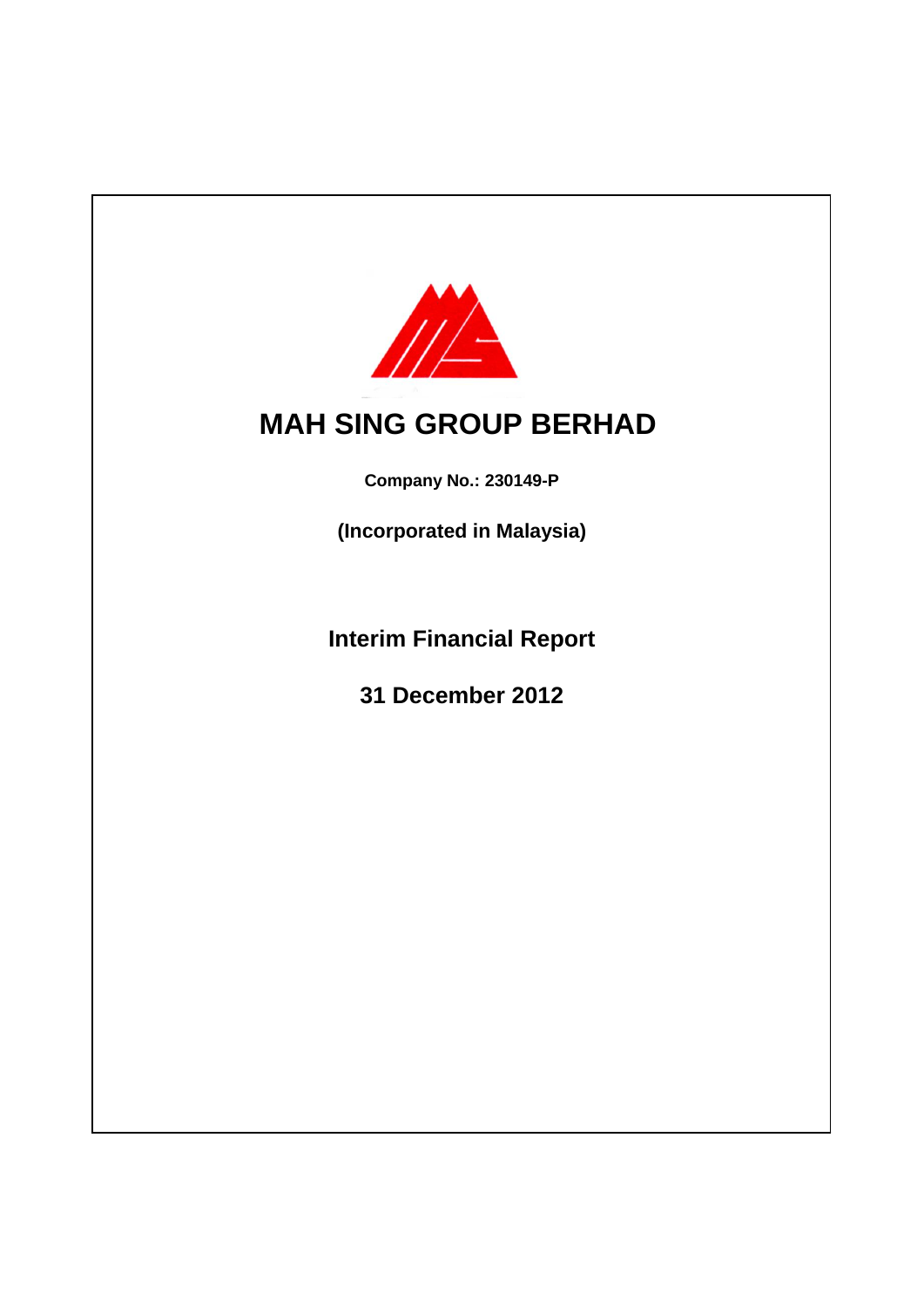# **MAH SING GROUP BERHAD**

**Company No.: 230149-P (Incorporated in Malaysia)**

**Interim Financial Report - 31 December 2012**

**Page No.**

| <b>Condensed Consolidated Statement Of Financial Position</b>   |         |
|-----------------------------------------------------------------|---------|
| <b>Condensed Consolidated Income Statement</b>                  |         |
| <b>Condensed Consolidated Statement Of Comprehensive Income</b> | 3       |
| <b>Condensed Consolidated Statement Of Changes In Equity</b>    |         |
| <b>Condensed Consolidated Statement Of Cash Flow</b>            | $5 - 6$ |
| <b>Notes To The Interim Financial Report</b>                    | 16      |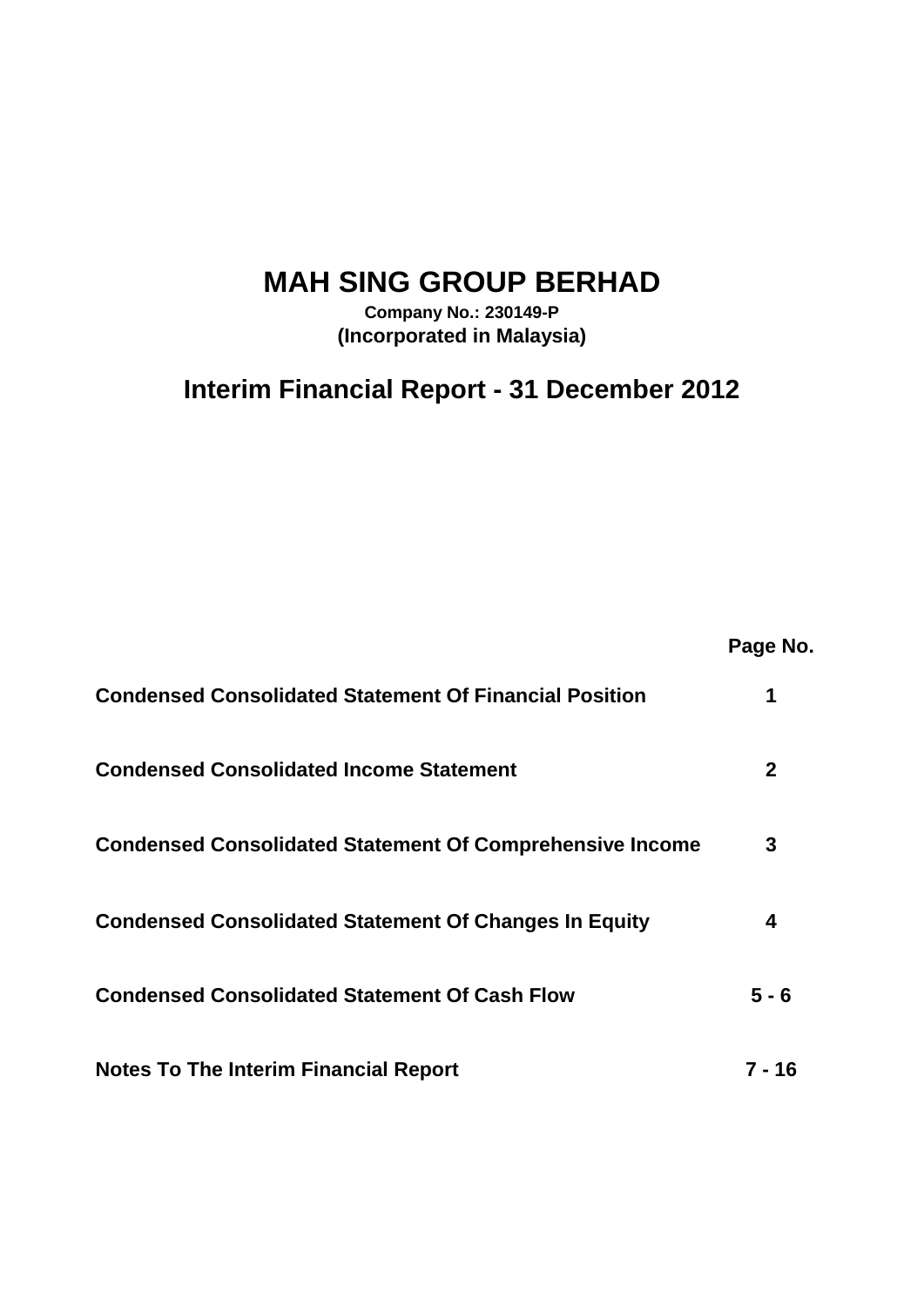## **CONDENSED CONSOLIDATED STATEMENT OF FINANCIAL POSITION**

**As at 31 December 2012**

*(The figures have been audited)*

|                                                             | AS AT         | AS AT         |
|-------------------------------------------------------------|---------------|---------------|
|                                                             | 31/12/2012    | 31/12/2011    |
|                                                             | <b>RM'000</b> | <b>RM'000</b> |
| <b>ASSETS</b>                                               |               |               |
| <b>Non-current Assets</b>                                   |               |               |
| Property, plant and equipment                               | 101,483       | 85,325        |
| Prepaid lease payments                                      | 7,249         | 2,890         |
| Investment properties                                       | 71,126        | 56,076        |
| Land held for property development                          | 419,280       | 71,869        |
| Intangible assets                                           | 12,541        | 70            |
| Deferred tax assets                                         | 64,456        | 27,457        |
|                                                             | 676,135       | 243,687       |
| <b>Current Assets</b><br>Property development costs         | 1,885,233     | 1,536,097     |
| Inventories                                                 | 39,722        | 43,781        |
| Trade and other receivables                                 | 398,031       | 355,570       |
| Current tax assets                                          | 6,505         | 5,529         |
| Deposits, cash and bank balances                            | 589,460       | 665,717       |
|                                                             | 2,918,951     | 2,606,694     |
| <b>TOTAL ASSETS</b>                                         |               | 2,850,381     |
|                                                             | 3,595,086     |               |
| <b>EQUITY AND LIABILITIES</b>                               |               |               |
| <b>Equity Attributable to Equity Holders of the Company</b> |               |               |
| Share capital                                               | 419,934       | 415,936       |
| Share premium                                               | 140,287       | 131,101       |
| Other reserves                                              | 30,889        | 29,348        |
| Retained earnings                                           | 653,787       | 496,766       |
|                                                             | 1,244,897     | 1,073,151     |
| Non-controlling interests                                   | 10,104        | 15,338        |
| <b>Total Equity</b>                                         | 1,255,001     | 1,088,489     |
| <b>Non-current Liabilities</b>                              |               |               |
| Redeemable convertible bonds                                | 275,785       | 268,298       |
| Term Ioans                                                  | 590,400       | 666,508       |
| Long term and deferred payables                             | 57,974        | 12,364        |
| Deferred tax liabilities                                    | 21,973        | 6,888         |
|                                                             | 946,132       | 954,058       |
|                                                             |               |               |
| <b>Current Liabilities</b>                                  |               |               |
| Trade and other payables                                    | 1,314,428     | 736,237       |
| Term loans                                                  | 28,675        | 34,981        |
| Short term borrowings                                       | 11,305        | 4,022         |
| <b>Bank overdrafts</b>                                      | 519           | 150           |
| Current tax liabilities                                     | 39,026        | 32,444        |
|                                                             | 1,393,953     | 807,834       |
| <b>Total Liabilities</b>                                    | 2,340,085     | 1,761,892     |
| <b>TOTAL EQUITY AND LIABILITIES</b>                         | 3,595,086     | 2,850,381     |
|                                                             |               |               |
| Net assets per share attributable to equity holders of the  |               |               |
| Company (RM)                                                | 1.48          | 1.29          |

The Condensed Consolidated Statement of Financial Position should be read in conjunction with the audited financial statements for the financial year ended 31 December 2011 and the accompanying explanatory notes attached to the interim financial report.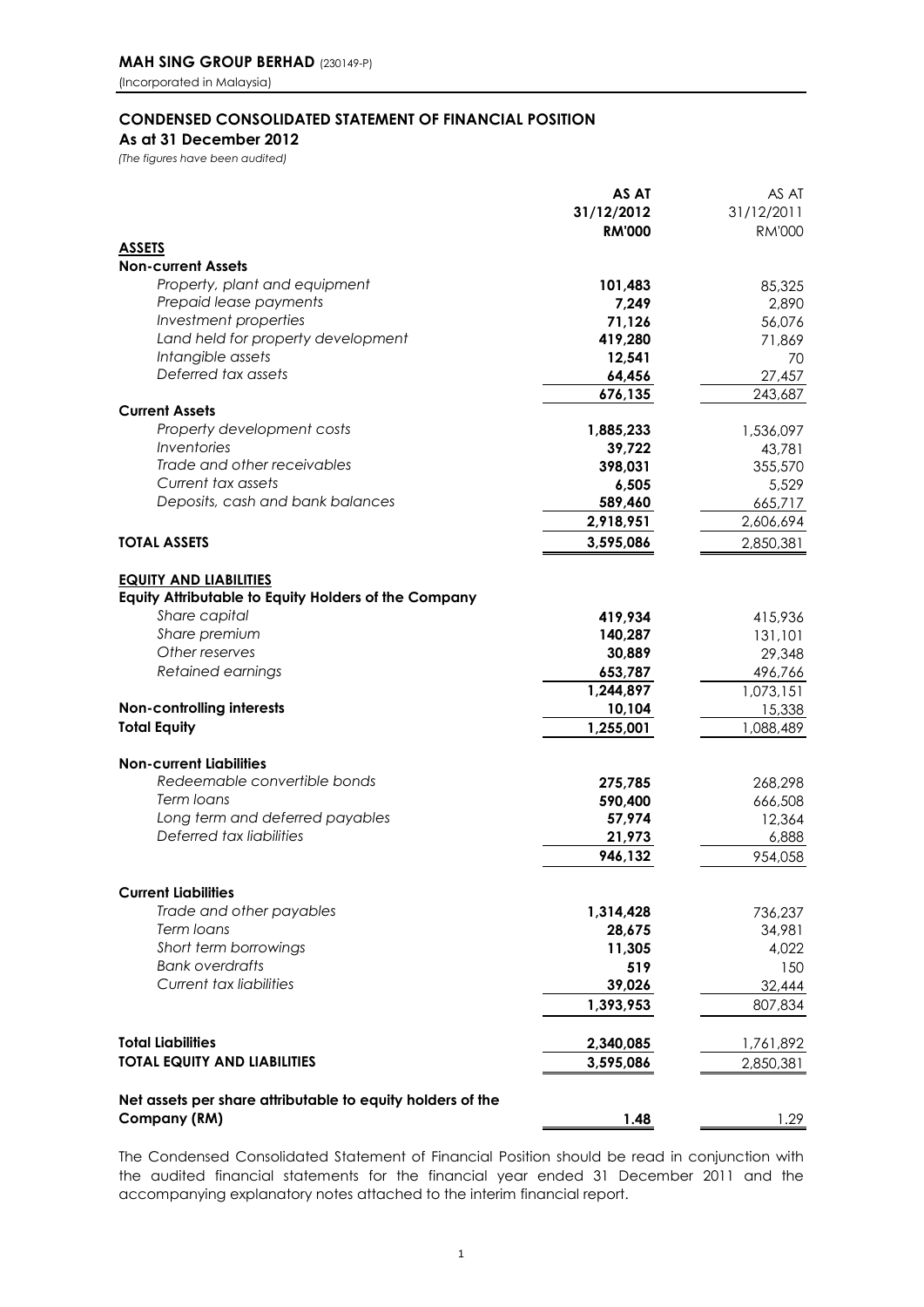# **CONDENSED CONSOLIDATED INCOME STATEMENT**

**For the financial year ended 31 December 2012**

*(The figures have been audited)*

| 31/12/2012<br><b>RM'000</b><br>441,442 | 31/12/2011<br><b>RM'000</b>                                 | 31/12/2012<br><b>RM'000</b> | 31/12/2011<br><b>RM'000</b> |
|----------------------------------------|-------------------------------------------------------------|-----------------------------|-----------------------------|
|                                        |                                                             |                             |                             |
|                                        |                                                             |                             |                             |
|                                        | 422,126                                                     | 1,775,260                   | 1,570,696                   |
|                                        | (308,966)                                                   | (1, 252, 001)               | (1, 138, 700)               |
|                                        | 113,160                                                     | 523,259                     | 431,996                     |
| 9,885                                  | 5,281                                                       | 30,409                      | 10,952                      |
|                                        | (15, 374)                                                   | (96, 125)                   | (68, 568)                   |
|                                        | (29,046)                                                    | (117, 598)                  | (97, 478)                   |
| (4,958)                                | (21, 965)                                                   | (32, 217)                   | (45, 401)                   |
| 4,161                                  | 6,688                                                       | 9,997                       | 10,166                      |
| (732)                                  | (1, 516)                                                    | (2, 202)                    | (3,039)                     |
| 72,284                                 | 57,228                                                      | 315,523                     | 238,628                     |
|                                        | (16,652)                                                    | (83, 755)                   | (69,991)                    |
| 55,354                                 | 40,576                                                      | 231,768                     | 168,637                     |
|                                        |                                                             |                             |                             |
| 55,399                                 | 41,032                                                      | 230,617                     | 168,556                     |
| (45)                                   | (456)                                                       | 1,151                       | 81                          |
| 55,354                                 | 40,576                                                      |                             | 168,637                     |
|                                        | (303, 931)<br>137,511<br>(41, 502)<br>(32,081)<br>(16, 930) |                             | 231,768                     |

Earnings per share attributable to equity holders of the Company:

| - Basic (sen)            | Note B13 | 6.60 | 4.93 | 27.61 | 20.27 |
|--------------------------|----------|------|------|-------|-------|
|                          |          |      |      |       |       |
| - Diluted (sen) Note B13 |          | 6.49 | 4.77 | 27.14 | 19.74 |

The Condensed Consolidated Income Statement should be read in conjunction with the audited financial statements for the financial year ended 31 December 2011 and the accompanying explanatory notes attached to the interim financial report.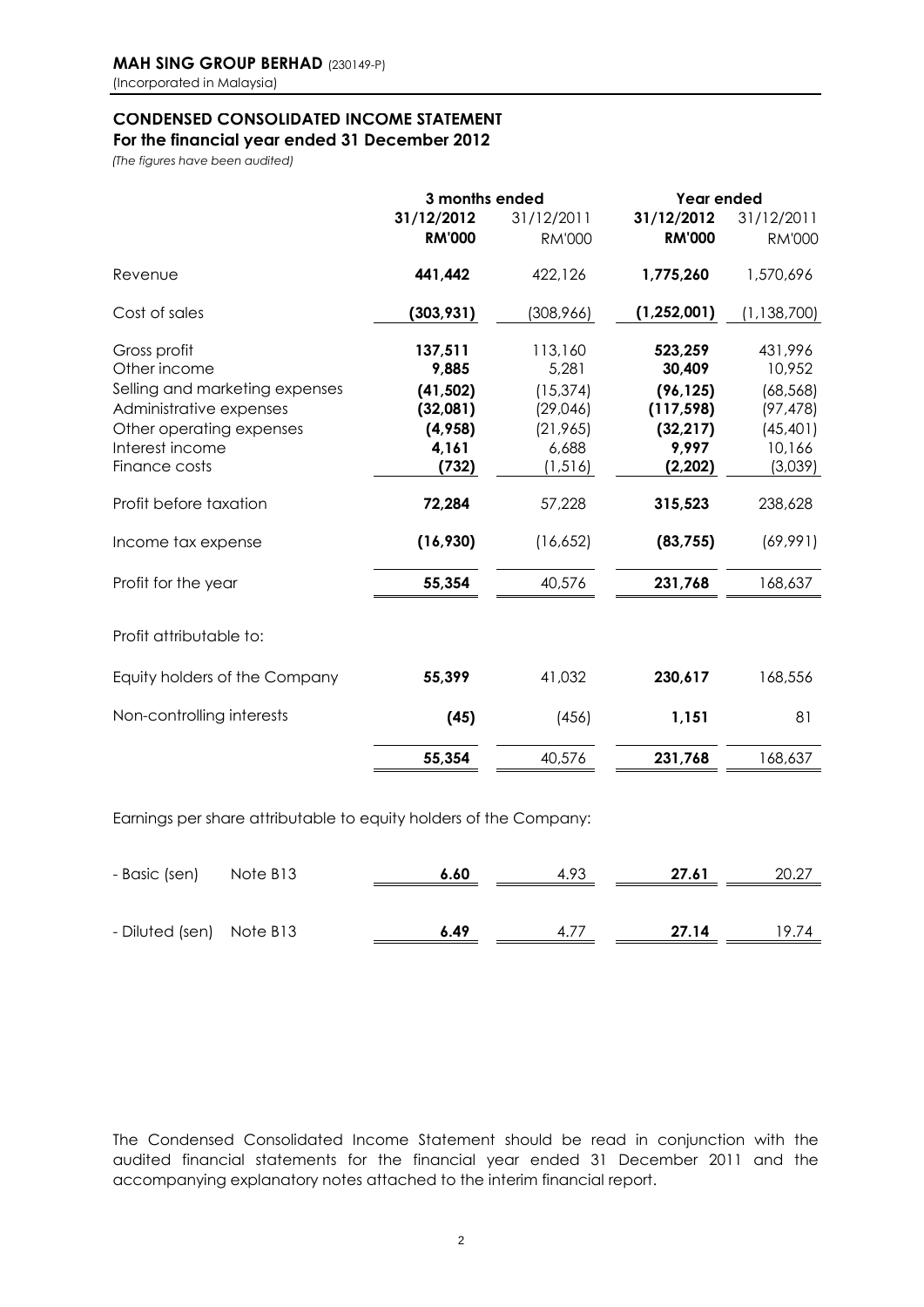# **CONDENSED CONSOLIDATED STATEMENT OF COMPREHENSIVE INCOME**

**For the financial year ended 31 December 2012**

*(The figures have been audited)*

|                                                                   |               | 3 months ended        |                           | Year ended |
|-------------------------------------------------------------------|---------------|-----------------------|---------------------------|------------|
|                                                                   |               | 31/12/2012 31/12/2011 | $31/12/2012$ $31/12/2011$ |            |
|                                                                   | <b>RM'000</b> | <b>RM'000</b>         | <b>RM'000</b>             | RM'000     |
| Profit for the year                                               | 55,354        | 40,576                | 231,768                   | 168,637    |
| Foreign currency translation difference for<br>foreign operations | (4)           | 727                   | (995)                     | 8,357      |
| Total comprehensive income for the year                           | 55,350        | 41,303                | 230,773                   | 176,994    |
|                                                                   |               |                       |                           |            |
| Total comprehensive income attributable to:                       |               |                       |                           |            |
| Equity holders of the Company                                     | 55,396        | 41,782                | 229,995                   | 176,546    |
| Non-controlling interests                                         | (46)          | (479)                 | 778                       | 448        |
|                                                                   | 55,350        | 41,303                | 230,773                   | 176,994    |

The Condensed Consolidated Statement of Comprehensive Income should be read in conjunction with the audited financial statements for the financial year ended 31 December 2011 and the accompanying explanatory notes attached to the interim financial report.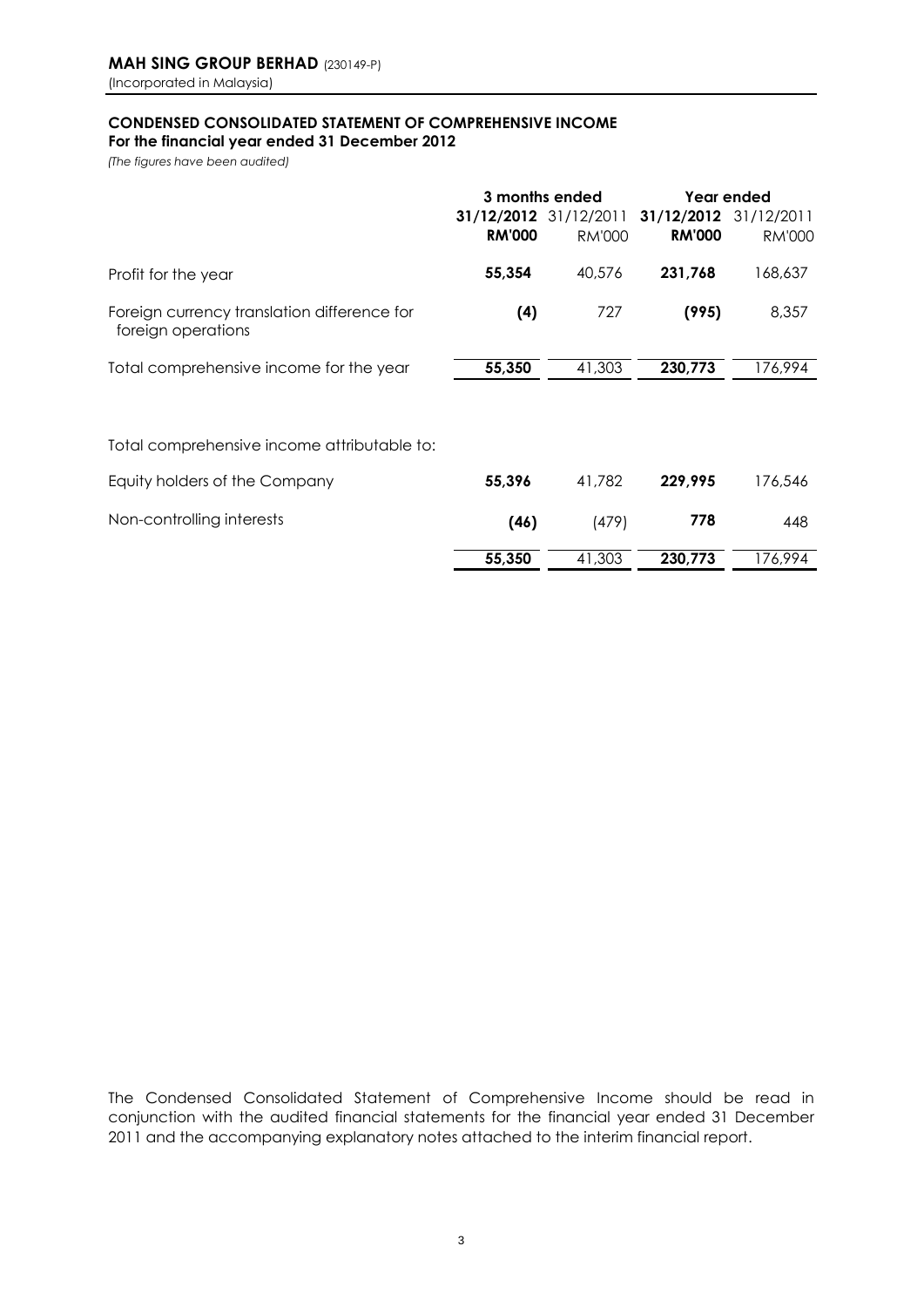### **CONDENSED CONSOLIDATED STATEMENT OF CHANGES IN EQUITY For the financial year ended 31 December 2012**

*(The figures have been audited)*

|                                                                                                                                                                                                                                               | Attributable to equity holders of the Company                                       |                                          |                                                                 |                                                     |                                            |                                              |                                     |                                                          |                                                |
|-----------------------------------------------------------------------------------------------------------------------------------------------------------------------------------------------------------------------------------------------|-------------------------------------------------------------------------------------|------------------------------------------|-----------------------------------------------------------------|-----------------------------------------------------|--------------------------------------------|----------------------------------------------|-------------------------------------|----------------------------------------------------------|------------------------------------------------|
|                                                                                                                                                                                                                                               |                                                                                     |                                          | <b>Non-Distributable</b>                                        |                                                     |                                            | <b>Distributable</b>                         |                                     |                                                          |                                                |
| 12 months ended 31 December 2012                                                                                                                                                                                                              | <b>Share</b><br>capital<br><b>RM'000</b>                                            | <b>Share</b><br>premium<br><b>RM'000</b> | Equity-settled<br>employees<br>benefit reserve<br><b>RM'000</b> | Exchange<br>fluctuation<br>reserve<br><b>RM'000</b> | Other<br>reserve<br><b>RM'000</b>          | <b>Retained</b><br>earninas<br><b>RM'000</b> | Total<br><b>RM'000</b>              | Non-<br>controlling<br><i>interests</i><br><b>RM'000</b> | Total<br>Equity<br><b>RM'000</b>               |
| <b>Balance at 1/1/2012</b>                                                                                                                                                                                                                    | 415,936                                                                             | 131,101                                  | 8.451                                                           | 3,768                                               | 17.129                                     | 496,766                                      | 1,073,151                           | 15,338                                                   | 1,088,489                                      |
| Amount recognised directly in equity:<br>Profit for the financial year<br>Other comprehensive income<br>Total comprehensive income for the year                                                                                               | $\blacksquare$<br>$\overline{\phantom{a}}$                                          | $\blacksquare$<br>÷.                     | $\sim$<br>$\blacksquare$<br>$\overline{a}$                      | (622)<br>(622)                                      | $\blacksquare$<br>$\blacksquare$<br>$\sim$ | 230,617<br>230,617                           | 230,617<br>(622)<br>229,995         | 1,151<br>(373)<br>778                                    | 231,768<br>(995)<br>230,773                    |
| Recognition of share-based payment<br>Issuance of ordinary shares pursuant to ESOS exercised<br><b>ESOS lapsed during the year</b>                                                                                                            | 3.998                                                                               | 9,186                                    | 5,218<br>(2, 336)<br>(719)                                      |                                                     |                                            | 2.336<br>719                                 | 5,218<br>13,184                     |                                                          | 5,218<br>13,184                                |
| Dividends for the financial year ended 31 December 2011<br>Dividend paid to non-controlling interest<br>Acquisition of the remaining interest from the non-controlling shareholders                                                           |                                                                                     |                                          |                                                                 |                                                     |                                            | (69, 163)<br>(7, 488)                        | (69, 163)<br>(7, 488)               | (7,200)<br>1,188                                         | (69, 163)<br>(7,200)<br>(6,300)                |
| <b>Balance at 31/12/2012</b>                                                                                                                                                                                                                  | 419.934                                                                             | 140,287                                  | 10,614                                                          | 3.146                                               | 17.129                                     | 653,787                                      | 1,244,897                           | 10,104                                                   | 1,255,001                                      |
|                                                                                                                                                                                                                                               | Attributable to equity holders of the Company<br>Non-Distributable<br>Distributable |                                          |                                                                 |                                                     |                                            |                                              |                                     |                                                          |                                                |
| 12 months ended 31 December 2011                                                                                                                                                                                                              | Share<br>capital                                                                    | Share<br>premium                         | Equity-settled<br>employees<br>benefit reserve                  | Exchange<br>fluctuation<br>reserve                  | Other<br>reserve                           | Retained<br>earninas                         | Total                               | Non-<br>controlling<br>interests                         | Total<br>Equity                                |
| Balance at 1/1/2011                                                                                                                                                                                                                           | <b>RM'000</b><br>415,784                                                            | <b>RM'000</b><br>130,752                 | <b>RM'000</b><br>1,002                                          | <b>RM'000</b><br>(4,222)                            | <b>RM'000</b>                              | <b>RM'000</b><br>375,550                     | <b>RM'000</b><br>918,866            | <b>RM'000</b><br>17,590                                  | <b>RM'000</b><br>936,456                       |
| Amount recognised directly in equity:<br>Profit for the financial year<br>Other comprehensive income<br>Total comprehensive income for the year                                                                                               |                                                                                     | L,<br>L,                                 | $\sim$<br>÷.                                                    | $\sim$<br>7,990<br>7,990                            | $\sim$<br>$\overline{\phantom{a}}$         | 168,556<br>168,556                           | 168,556<br>7,990<br>176,546         | 81<br>367<br>448                                         | 168,637<br>8,357<br>176,994                    |
| Recognition of share-based payment<br>Equity component of convertible bonds<br>Issuance of ordinary shares pursuant to ESOS exercised<br>Dividends for the financial year ended 31 December 2010<br>Dividend paid to non-controlling interest | 152                                                                                 | $\blacksquare$<br>349                    | 7,508<br>(59)                                                   |                                                     | 17,129<br>ä,                               | 59<br>(47, 399)                              | 7,508<br>17,129<br>501<br>(47, 399) | (2,700)                                                  | 7,508<br>17,129<br>501<br>(47, 399)<br>(2,700) |
| Balance at 31/12/2011                                                                                                                                                                                                                         | 415,936                                                                             | 131.101                                  | 8,451                                                           | 3,768                                               | 17,129                                     | 496,766                                      | 1,073,151                           | 15,338                                                   | 1,088,489                                      |

The Condensed Consolidated Statement of Changes in Equity should be read in conjunction with the audited financial statements for the financial year ended 31 December 2011 and the accompanying explanatory notes attached to the interim financial report.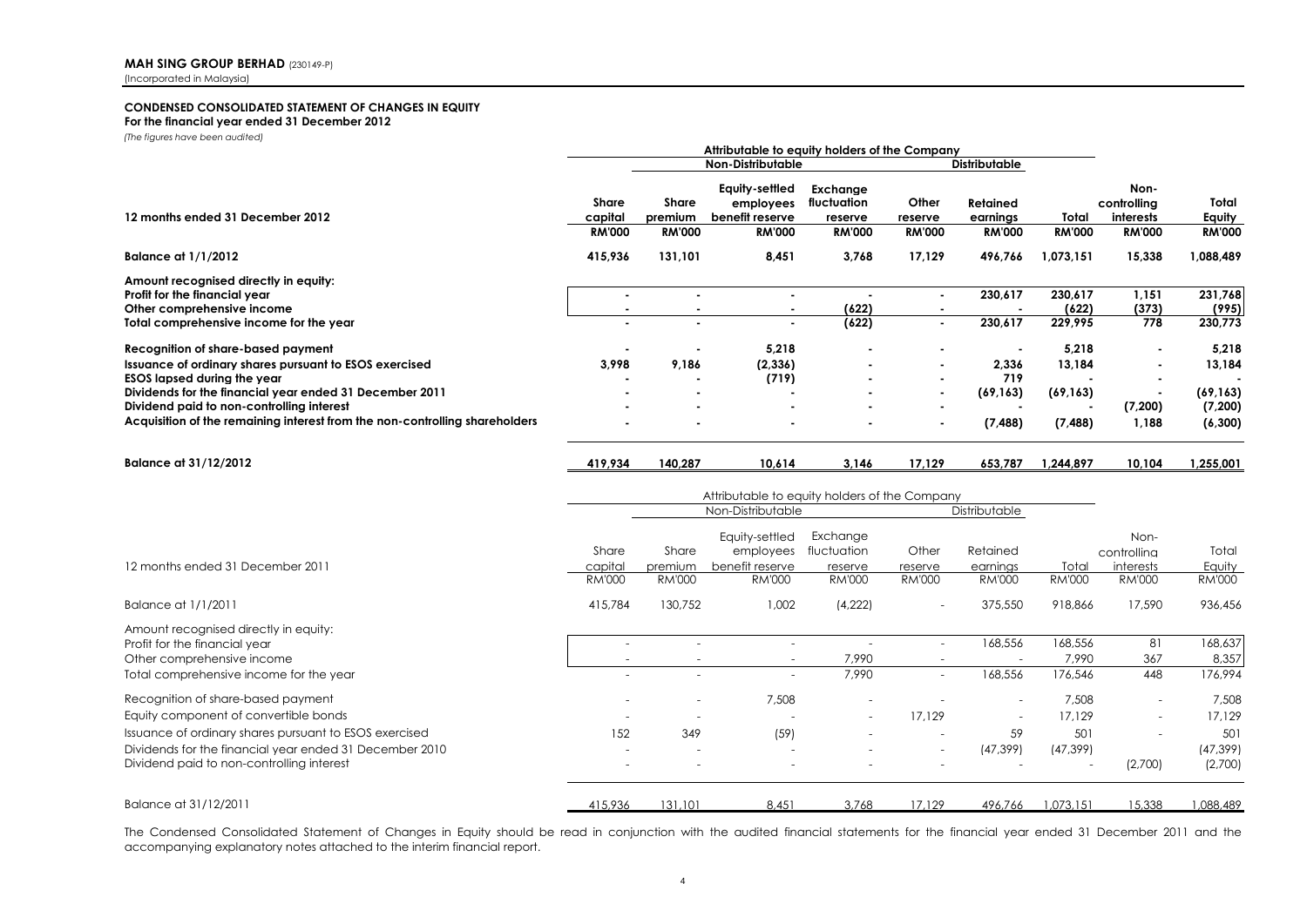## **CONDENSED CONSOLIDATED STATEMENT OF CASH FLOW**

**For the financial year ended 31 December 2012**

*(The figures have been audited)*

|                                                              | 12 months     | 12 months     |
|--------------------------------------------------------------|---------------|---------------|
|                                                              | ended         | ended         |
|                                                              | 31/12/2012    | 31/12/2011    |
|                                                              | <b>RM'000</b> | <b>RM'000</b> |
| <b>Operating Activities</b>                                  |               |               |
| Profit before taxation                                       | 315,523       | 238,628       |
| Adjustments for:                                             |               |               |
| Non-cash items                                               | 20,650        | 37,620        |
| Non-operating items                                          | (5,031)       | (1,690)       |
| Operating profit before changes in working capital           | 331,142       | 274,558       |
| Net change in inventories                                    | 3,184         | (10, 543)     |
| Net change in payables                                       | 242,971       | 203,826       |
| Net change in property development costs                     | (189, 450)    | (453, 465)    |
| Net change in receivables                                    | (45, 416)     | 42,098        |
| Cash generated from operations                               | 342,431       | 56,474        |
| Interest paid                                                | (30, 486)     | (28, 460)     |
| Interest received                                            | 19,381        | 14,208        |
| Tax paid                                                     | (115,087)     | (79, 588)     |
| Net cash generated from operating activities                 | 216,239       | (37,366)      |
|                                                              |               |               |
| <b>Investing Activities</b>                                  |               |               |
| Acquisition of investment in a subsidiary                    | (56, 758)     |               |
| Additions to investment properties                           | (12,956)      | (4.024)       |
| Additions to land held for property development              | (33, 874)     | (8,980)       |
| Payment for acquisition of property, plant and equipment     | (34,765)      | (28, 484)     |
| Payment for acquisition of balance of equity in subsidiaries | (6, 828)      | (7, 420)      |
| Proceeds from disposal of property, plant and equipment      | 1,744         | 780           |
| Net cash used in investing activities                        | (143, 437)    | (48, 128)     |
|                                                              |               |               |
| <b>Financing Activities</b>                                  |               |               |
| Dividends paid to non-controlling interests                  | (7,200)       | (2,700)       |
| Dividends paid to shareholders of the Company                | (69, 163)     | (47, 399)     |
| Net (repayment of)/ proceeds from borrowings                 | (75,618)      | 202,663       |
| Net (placement)/withdrawal of deposits with licensed banks   |               |               |
| as collateral/Escrow Account                                 | (13, 815)     | 30,742        |
| Payment of bonds coupon                                      | (10, 534)     | (5, 354)      |
| Payment of corporate exercise expenses                       |               | (2,745)       |
| Proceeds from ESOS exercised                                 | 13,184        | 500           |
| Proceeds from issuance of redeemable convertible bonds       |               | 289,478       |
| Net cash (used in)/generated from financing activities       | (163, 146)    | 465,185       |
|                                                              |               |               |
| Net changes in cash and cash equivalents                     | (90, 344)     | 379,691       |
| Effect of exchange rate changes                              | (97)          | 8,045         |
| Cash and cash equivalents at beginning of financial year     | 634,215       | 246,479       |
| Cash and cash equivalents at end of financial year           | 543,774       | 634,215       |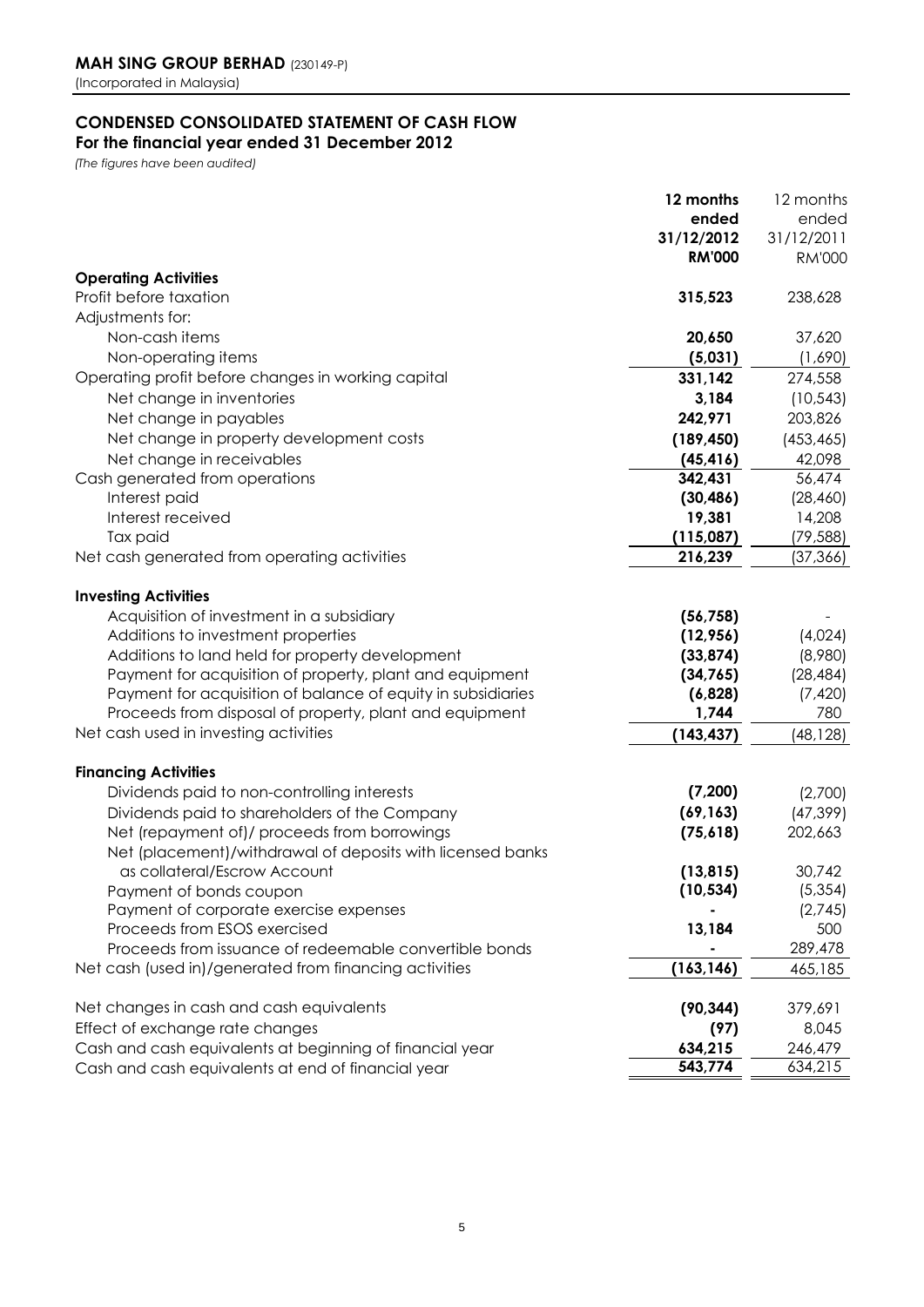## **CONDENSED CONSOLIDATED STATEMENT OF CASH FLOW**

### **For the financial year ended 31 December 2012 (cont'd)**

*(The figures have been audited)* 

| 12 months                                                                          | 12 months  |
|------------------------------------------------------------------------------------|------------|
| ended                                                                              | ended      |
| 31/12/2012                                                                         | 31/12/2011 |
| <b>RM'000</b>                                                                      | RM'000     |
| Cash and cash equivalents at the end of the financial year comprise the following: |            |

| Deposits with licensed banks         | 291.839   | 508,486   |
|--------------------------------------|-----------|-----------|
| Cash and bank balances               | 297.621   | 157,231   |
| <b>Bank overdrafts</b>               | (519)     | (150)     |
|                                      | 588.941   | 665,567   |
| Less: Deposits pledged as collateral | (37, 774) | (28, 507) |
| Less: Deposits in Escrow Account     | (7, 393)  | (2,845)   |
|                                      | 543.774   | 634,215   |

The Condensed Consolidated Statement of Cash Flow should be read in conjunction with the audited financial statements for the financial year ended 31 December 2011 and the accompanying explanatory notes attached to the interim financial report.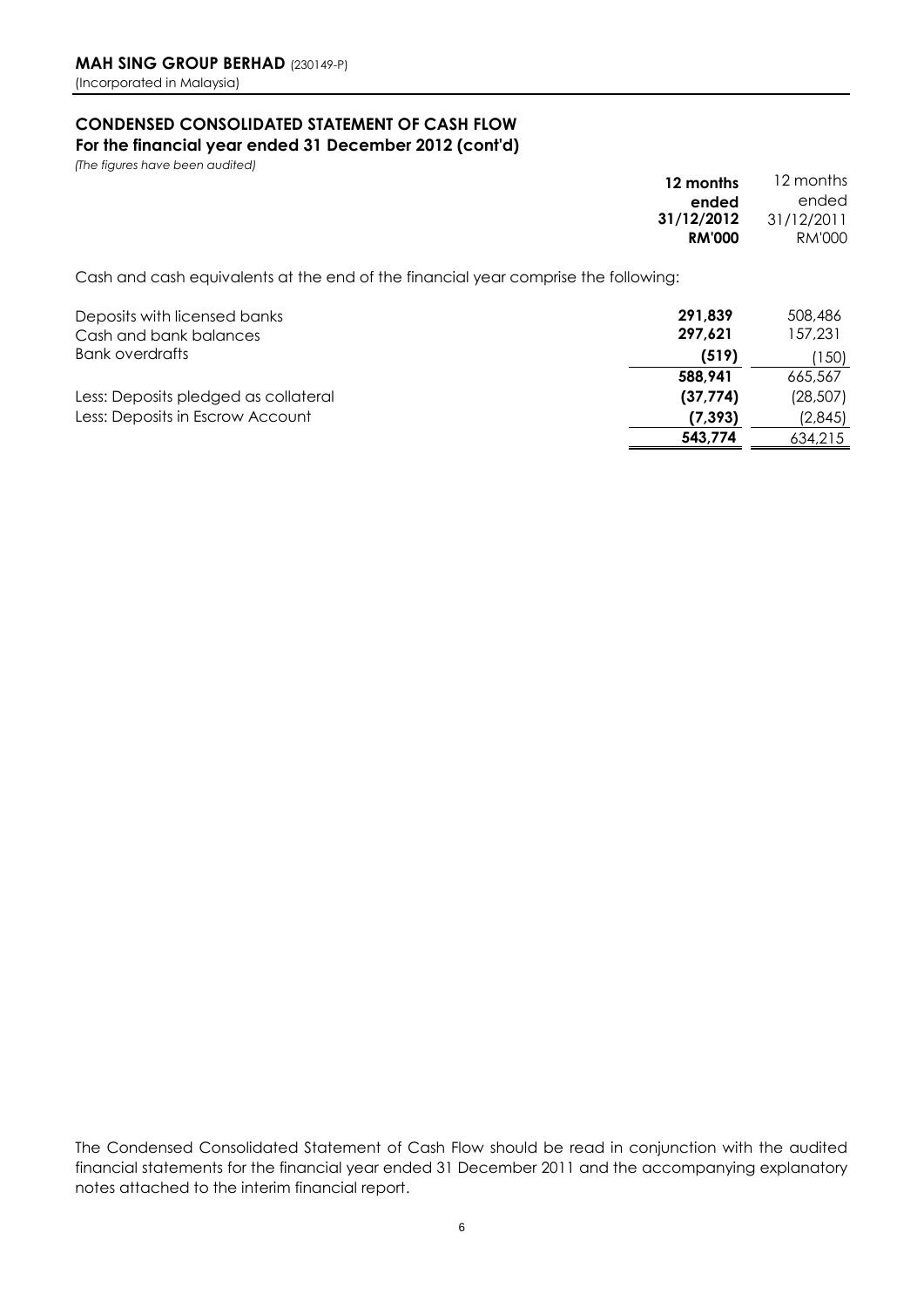### **A Explanatory Notes**

### **A1 Basis of Preparation**

The interim financial report has been prepared in accordance with Financial Reporting Standard ("FRS") No. 134 : Interim Financial Reporting and applicable disclosure provisions of the Listing Requirements of Bursa Malaysia Securities Berhad ("Bursa Securities").

The interim financial report should be read in conjunction with the Group's audited financial statements for the financial year ended 31 December 2011. The explanatory notes attached to the interim financial report provide an explanation of events and transactions that are significant to an understanding of the changes in the financial position and performance of the Group since the financial year ended 31 December 2011.

The significant accounting policies and methods of computation adopted for the interim financial report are consistent with those adopted for the audited financial statements for the financial year ended 31 December 2011 save for the adoption of the following:

| FRS 124 (revised)                 | <b>Related Party Disclosures</b>                                   |
|-----------------------------------|--------------------------------------------------------------------|
| Amendment to FRS 7                | Financial Instruments: Disclosures - Transfers of Financial Assets |
| Amendment to FRS 112              | Income Taxes - Deferred Tax: Recovery of Underlying Assets         |
| IC Interpretation 19              | Extinguishing Financial Liabilities with Equity Instruments        |
| Amendment to IC Interpretation 14 | Prepayments of a Minimum Funding Requirement                       |

The adoption of the above revised FRSs, amendments to FRSs and Interpretations does not have any material impact on the financial statements of the Group.

On 19 November 2011, the Malaysian Accounting Standards Board ("MASB") issued a new MASB approved accounting framework, the Malaysian Financial Reporting Standards ("MFRS Framework"). The MFRS Framework is to be applied by all Entities Other Than Private Entities for annual periods beginning on or after 1 January 2012, with the exception of entities that are within the scope of MFRS 141 Agriculture and IC Interpretation 15 Agreements for Construction of Real Estate, including its parent, significant investor and venturer (herein called "Transitioning Entities"). Transitioning Entities will be allowed to defer adoption of the new MFRS Framework for an additional one year. Consequently, adoption of the new MFRS Framework by Transitioning Entities will be mandatory for annual period beginning on or after 1 January 2013.

On 30 June 2012, MASB announced that the Transitioning Entities are allowed to extend their deferment on the adoption of MFRS Framework for another year. As such, the MFRS Framework will be mandotory for all companies for annual period beginning on or after 1 January 2014.

The Group falls within the scope definition of Transitioning Entities and has opted to defer adoption of the new MFRS Framework. Accordingly, the Group will be required to prepare financial statements using MFRS Framework in its first MFRS financial statements for the year ending 31 December 2014. In presenting its first MFRS financial statements, the Group will be required to restate the comparative financial statements to amounts reflecting the application of MFRS Framework. The majority of the adjustments required on transition will be made, retrospectively, against opening retained profits. The Group is currently reviewing its accounting policies to assess financial effects of the differences between the current FRSs and accounting standards under the MFRS Framework.

### **A2 Seasonal or cyclical factors**

The operations of the Group were not significantly affected by any seasonal or cyclical factors during the financial year under review.

### **A3 Unusual items affecting assets, liabilities, equity, net income or cash flows**

There were no unusual items affecting the assets, liabilities, equity, net income or cash flows of the Group for the financial year under review.

### **A4 Changes in estimates**

There were no material changes in estimates for the financial year under review.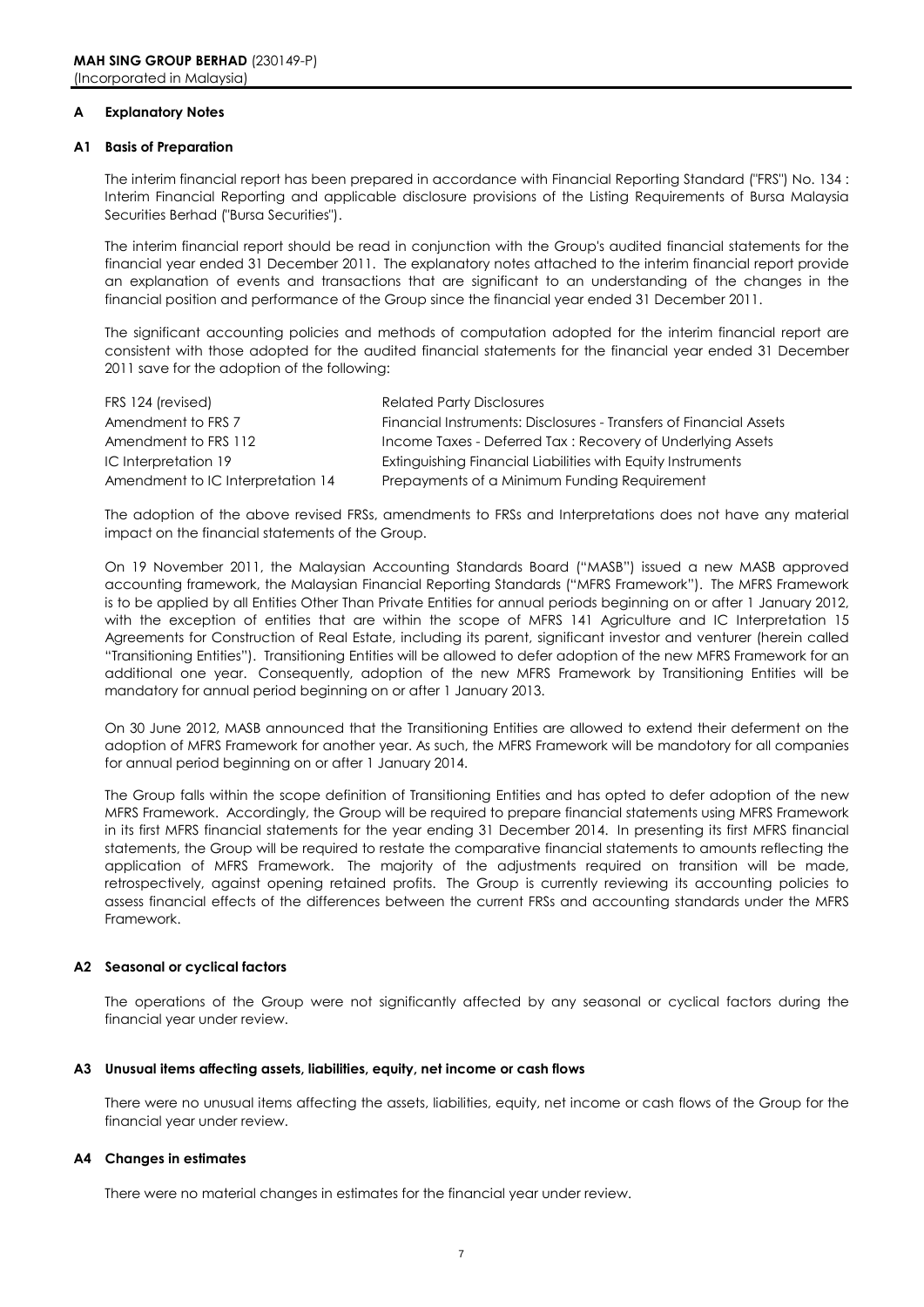### **A5 Debt and equity securities**

For the financial year under review, there were no issuance and repayment of debt and equity securities, share buybacks, share cancellations, shares held as treasury shares and resale of treasury shares other than an increase in issued and paid up ordinary share capital from RM415,936,070 to RM419,933,655 by way of issuance of 7,995,171 new ordinary shares of RM0.50 each pursuant to exercise of employees share options.

### **A6 Dividends paid**

On 26 September 2012, the Company paid a first and final dividend of 11.0 sen per ordinary share of RM 0.50 each, less income tax of 25% amounting to RM69,163,392 in respect of the financial year ended 31 December 2011.

### **A7 Segment reporting**

### **Year ended 31 December 2012**

|                                |                                    |                                  | Investment<br>Holding     |               |                                                  |
|--------------------------------|------------------------------------|----------------------------------|---------------------------|---------------|--------------------------------------------------|
|                                | <b>Properties</b><br><b>RM'000</b> | <b>Plastics</b><br><b>RM'000</b> | & Others<br><b>RM'000</b> | <b>RM'000</b> | <b>Elimination Consolidated</b><br><b>RM'000</b> |
| <b>REVENUE</b>                 |                                    |                                  |                           |               |                                                  |
| <b>External revenue</b>        | 1,554,494                          | 208,822                          | 11,944                    |               | 1,775,260                                        |
| Inter-segment                  |                                    |                                  | 149,185                   | (149, 185)    |                                                  |
| <b>Total revenue</b>           | 1,554,494                          | 208,822                          | 161,129                   | (149, 185)    | 1,775,260                                        |
| <b>RESULTS</b>                 |                                    |                                  |                           |               |                                                  |
| <b>Operating profit</b>        | 296,657                            | 16,192                           | 143,344                   | (148, 465)    | 307,728                                          |
| Interest income                |                                    |                                  |                           |               | 9,997                                            |
| <b>Finance costs</b>           |                                    |                                  |                           |               | (2, 202)                                         |
| Income tax                     |                                    |                                  |                           |               | (83, 755)                                        |
| Profit for the year            |                                    |                                  |                           |               | 231,768                                          |
| <b>OTHER INFORMATION</b>       |                                    |                                  |                           |               |                                                  |
| <b>Capital expenditure</b>     | 5,428                              | 30,568                           | 447                       |               | 36,443                                           |
| Depreciation and amortisation  | 4,032                              | 9,743                            | 157                       |               | 13,932                                           |
| Year ended 31 December 2011    |                                    |                                  |                           |               |                                                  |
|                                |                                    |                                  | Investment                |               |                                                  |
|                                |                                    |                                  | Holding                   |               |                                                  |
|                                | Properties                         | Plastics                         | & Others                  |               | Elimination Consolidated                         |
|                                | <b>RM'000</b>                      | <b>RM'000</b>                    | <b>RM'000</b>             | <b>RM'000</b> | <b>RM'000</b>                                    |
| <b>REVENUE</b>                 |                                    |                                  |                           |               |                                                  |
| External revenue               | 1,363,711                          | 202,610                          | 4,375                     |               | 1,570,696                                        |
| Inter-segment<br>Total revenue |                                    |                                  | 133,941                   | (133, 941)    |                                                  |
|                                | 1,363,711                          | 202,610                          | 138,316                   | (133, 941)    | 1,570,696                                        |
| <b>RESULTS</b>                 |                                    |                                  |                           |               |                                                  |
| Operating profit               | 240,283                            | 16,331                           | 107,177                   | (132, 290)    | 231,501                                          |
| Interest income                |                                    |                                  |                           |               | 10,166                                           |
| Finance costs                  |                                    |                                  |                           |               | (3,039)                                          |
| Income tax                     |                                    |                                  |                           |               | (69, 991)                                        |
| Profit for the year            |                                    |                                  |                           |               | 168,637                                          |
| <b>OTHER INFORMATION</b>       |                                    |                                  |                           |               |                                                  |
| Capital expenditure            | 5,016                              | 25,728                           | 128                       |               | 30,872                                           |
| Depreciation and amortisation  | 2.348                              | 9,297                            | 104                       |               | 11,749                                           |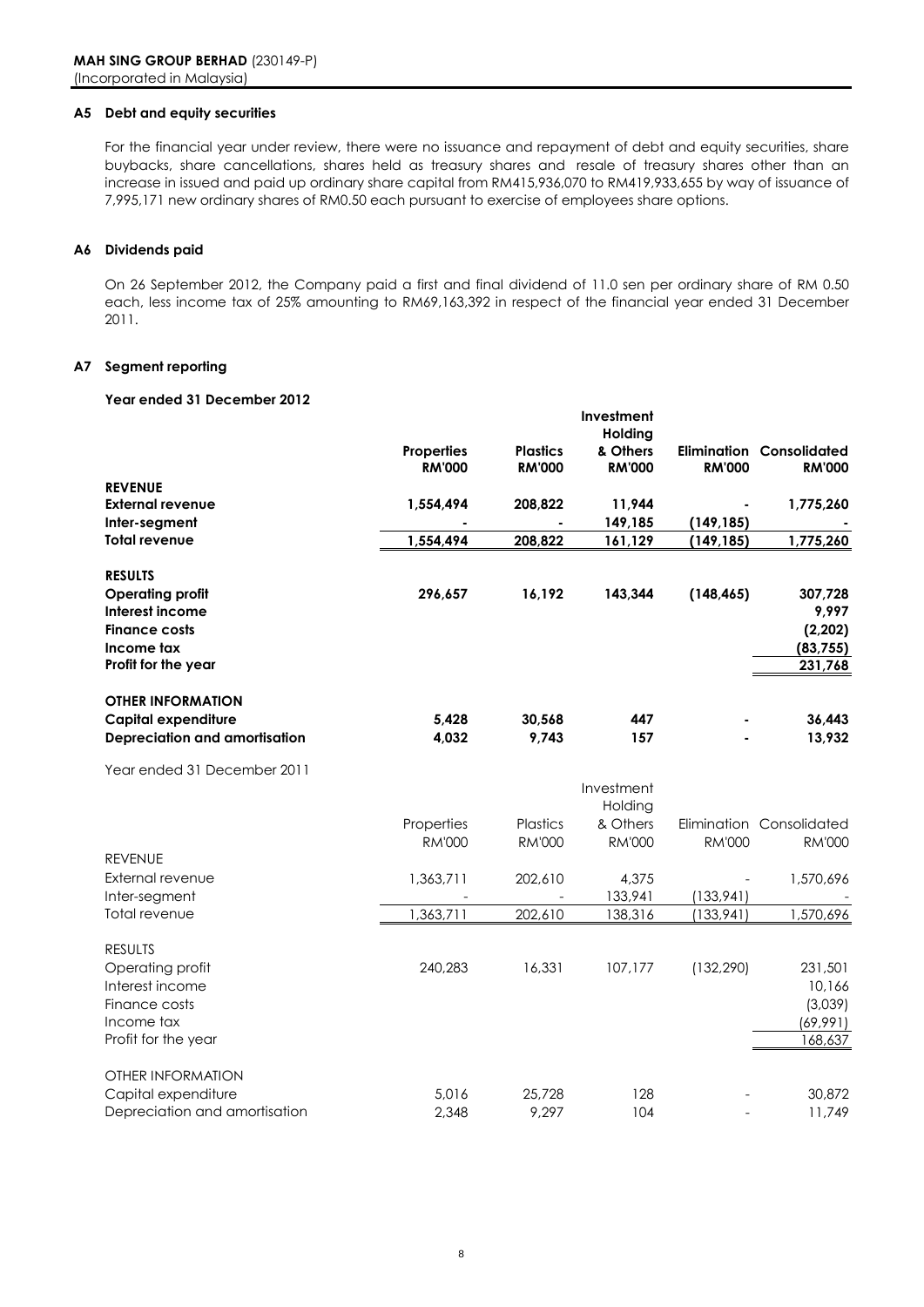### **A8 Material subsequent events**

Save as disclosed in B6, there were no material events subsequent to the balance sheet date up to 20 February 2013, being the latest practicable date which is not earlier than 7 days from the date of issuance of this Interim Financial Report.

### **A9 Significant Related Party Transactions**

Transactions with directors of the Company and subsidiary companies and companies in which they have interests:

|     |                                                                                                  | 01/1/2012<br>to<br>31/12/2012<br><b>RM'000</b> |
|-----|--------------------------------------------------------------------------------------------------|------------------------------------------------|
| (1) | Rental paid to a Company in which a Director has interest                                        | 1.313                                          |
|     | (ii) Maintenance services rendered from a Company in which the Directors are family members      |                                                |
|     | of a Director of the Company                                                                     | 104                                            |
|     | (iii) Sales of development properties to Directors of the Company and/or the subsidiaries of the |                                                |
|     | company, their family members and/or to a company in which the family member of a                |                                                |
|     | Director has interest                                                                            | 5.298                                          |
|     |                                                                                                  |                                                |

### **A10 Changes in the composition of the Group**

There were no changes in the composition of the Group for the financial year except for the following:

- 1) On 13 January 2012, the Company acquired the entire issued and paid-up share capital of Reputable Housing Development Sdn Bhd, a private limited company incorporated in Malaysia, with an authorised share capital of RM100,000 comprising 100,000 ordinary shares of RM1.00 each, of which 2 ordinary shares of RM1.00 each have been issued and fully paid-up, for a cash consideration of RM2.00.
- 2) On 15 February 2012, the Company completed the acquisition of the entire issued and paid-up share capital of Semai Meranti Sdn Bhd, a private limited company incorporated in Malaysia, with an authorised share capital of RM10,000,000 comprising 10,000,000 ordinary shares of RM1.00 each, of which 1,800,000 ordinary shares of RM1.00 each have been issued and fully paid-up, for a cash consideration of RM57,000,000.
- 3) On 25 April 2012, the Company acquired the entire issued and paid-up share capital of Tropika Istimewa Development Sdn Bhd, a private limited company incorporated in Malaysia, with an authorised share capital of RM100,000 comprising 100,000 ordinary shares of RM1.00 each, of which 2 ordinary shares of RM1.00 each have been issued and fully paid-up, for a cash consideration of RM2.00.
- 4) On 15 May 2012, the Company acquired the entire issued and paid-up share capital of Nova Indah Development Sdn Bhd, a private limited company incorporated in Malaysia, with an authorised share capital of RM100,000 comprising 100,000 ordinary shares of RM1.00 each, of which 2 ordinary shares of RM1.00 each have been issued and fully paid-up, for a cash consideration of RM2.00.
- 5) On 18 May 2012, the Company acquired the entire issued and paid-up share capital of Tristar Acres Sdn Bhd, a private limited company incorporated in Malaysia, with an authorised share capital of RM100,000 comprising 100,000 ordinary shares of RM1.00 each, of which 2 ordinary shares of RM1.00 each have been issued and fully paid-up, for a cash consideration of RM2.00.
- 6) On 10 August 2012, the Company acquired the remaining 30% equity interest in both Vienna Home Sdn Bhd ("Vienna Home") and Enrich Property Development Sdn Bhd ("Enrich") for a total consideration of RM6,000,000 and RM300,000 respectively, resulting in both Vienna Home and Enrich becoming wholly-owned subsidiaries of the Company.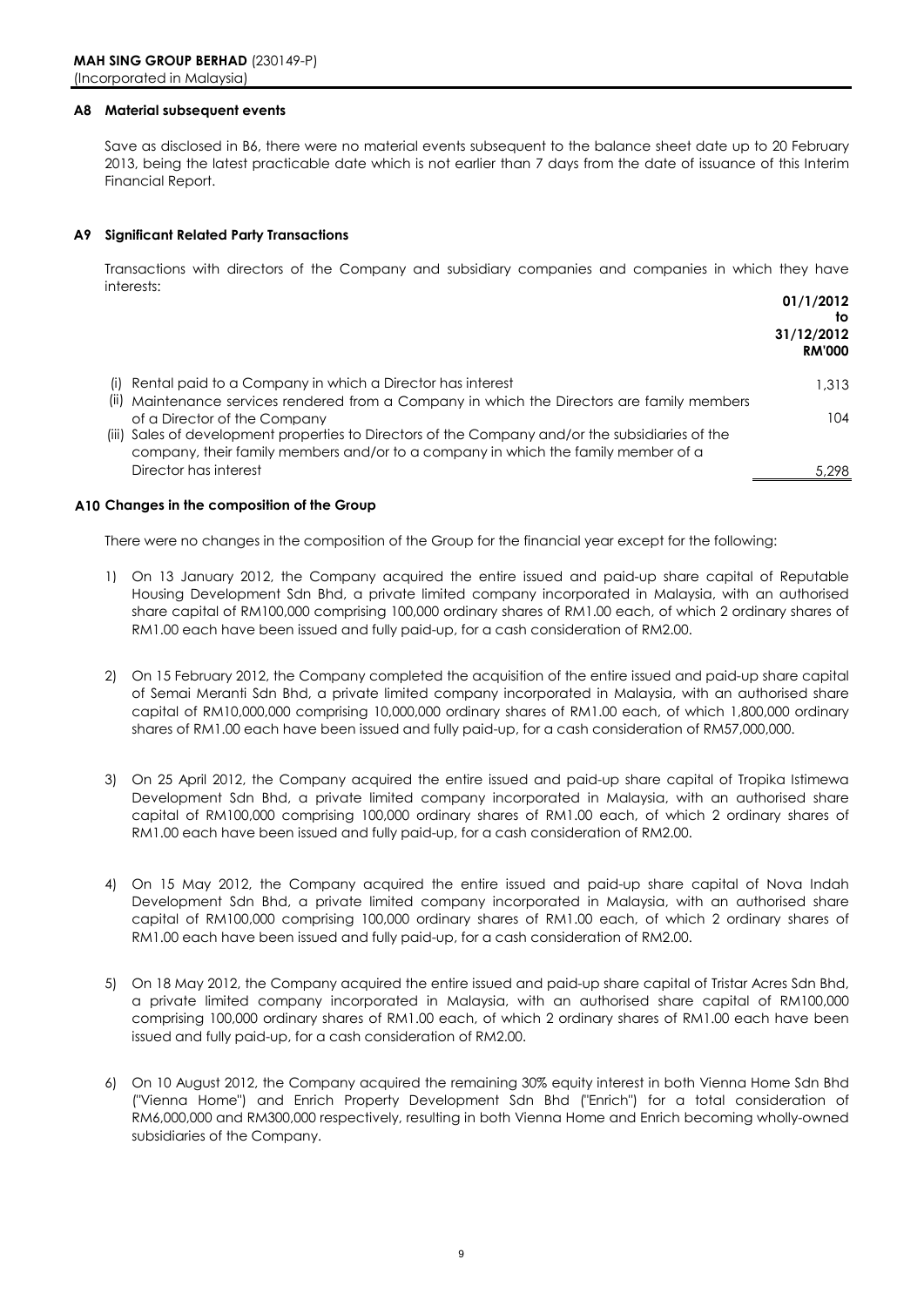### **A11 Changes in contingent liabilities or contingent assets**

There were no contingent assets. Contingent liabilities of the Group are as follows:

|                                                                                              | 31/12/2012<br><b>RM'000</b> | 31/12/2011<br><b>RM'000</b> |
|----------------------------------------------------------------------------------------------|-----------------------------|-----------------------------|
| Bank guarantees issued in favour of third parties                                            | 8.241                       | 6,200                       |
| Corporate guarantee issued in favour of a third party                                        | 6.000                       |                             |
| Others                                                                                       | 707                         |                             |
|                                                                                              | 14,948                      | 6,200                       |
| A12 Capital Commitments                                                                      |                             | 31/12/2012<br><b>RM'000</b> |
| Commitment for acquisition of property, plant and equipment<br>- Approved and contracted for |                             | 10,245                      |

### **A13 Operating Lease Commitments**

### **As Lessee - for the lease of commercial buildings**

The future operating lease commitments for rental of commercial buildings (net of lease rentals receivable from sublease) contracted for as at balance sheet date but not recognised as liabilities are as follows:

|                    | Lease rentals payable |               | Lease rentals receivable |               | <u>Net</u>    |               |
|--------------------|-----------------------|---------------|--------------------------|---------------|---------------|---------------|
|                    | 31/12/2012            | 31/12/2011    | 31/12/2012               | 31/12/2011    | 31/12/2012    | 31/12/2011    |
|                    | <b>RM'000</b>         | <b>RM'000</b> | <b>RM'000</b>            | <b>RM'000</b> | <b>RM'000</b> | <b>RM'000</b> |
| Less than one year | 10,000                | 41,909        | (4, 972)                 | (14, 404)     | 5,028         | 27,505        |
| One to two years   | ٠                     | 10,624        | ۰                        | (3,676)       | ٠             | 6,948         |
|                    | 10,000                | 52,533        | (4, 972)                 | (18,080)      | 5,028         | 34,453        |
|                    |                       |               |                          | Provision     | (4,889)       | (11,800)      |
|                    |                       |               |                          |               | 139           | 22,653        |

The operating lease commitments are in respect of leaseback of commercial buildings sold en-bloc ie *The Icon, Jalan Tun Razak* and the Corporate Building Block of *Southgate Commercial Centre* from the purchasers at 7% and 8% per annum of the respective buildings' sale considerations. The lease is for a period of 3 and 2 years from the commencement date as set out in the respective leaseback agreements. Leaseback for *The Icon, Jalan Tun Razak* had fully expired during the year with its West Wing and East Wing expired on October 2012 and December 2012 respectively. Leaseback for the Corporate Building Block of *Southgate Commercial Centre* has commenced since September 2011 and shall expire by August 2013.

During the financial year, the Group has recognised in the income statement leaseback rental amounting to RM30.6 million (2011: RM33.6 million) and rental income from sublease amounting to RM21.3 million (2011: RM8.1 million). The Group has also made further provision of RM1.6 million (2011: RM11.8 million) for future lease commitments based on assessment of expected net outflows.

### **As Lessor - for the lease of investment properties**

The Group leases out its investment properties. The future minimum lease receivable under non-cancellable leases are as follow:-

|                    | Lease rentals |
|--------------------|---------------|
|                    | receivable    |
|                    | 31/12/2012    |
|                    | <b>RM'000</b> |
| Less than one year | 339           |
| One to two years   | 106           |
|                    | 445           |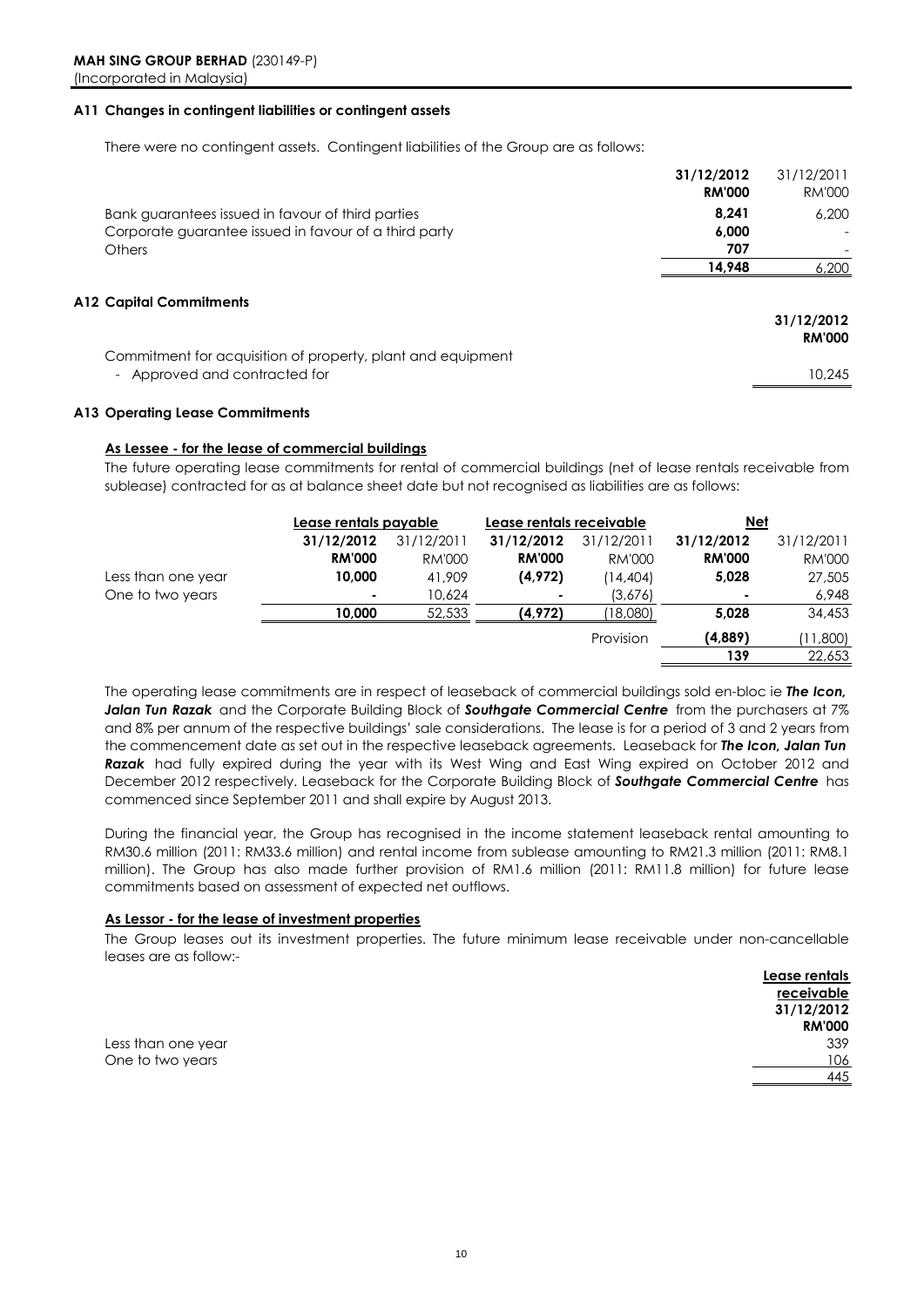#### **B Explanatory Notes Pursuant to Appendix 9B of the Listing Requirements of Bursa Malaysia Securities Berhad**

### **B1 Review of Group performance**

The Group delivered yet another record-breaking year in 2012 with revenue and net profit at RM1.78 billion and RM230.6 million respectively. This represents improvement in revenue and net profit of 13% and 37% respectively as compared to the previous year. The current quarter net profit soared to RM55.4 million which represents a 35% improvement over the same quarter last year on the back of RM441.4 million in revenue.

Basic earnings per share were up 36% to 27.6 sen.

Despite strong growth in operation, balance sheets remained solid, with high cash pile at RM589.5 million and net gearing sustained at 0.26 as at 31 December 2012.

### **Property development**

Revenue from property development improved by 14% y-o-y to RM1.55 billion. The Group's property sales exceeded slightly the internal target of RM2.5 billion to end about RM2.503 billion for 2012 supported by well located properties coupled with timely execution and delivery of high quality properties.

Projects that contributed to revenue and profit include *Kinrara Residence* in Puchong, *Garden Residence* , *Clover @ Garden Residence* and *Garden Plaza* in Cyberjaya, *M-Suites* and *M-City* in Jalan Ampang, *Icon City* in Petaling Jaya, *Aman Perdana* in Meru - Shah Alam, *M Residence* in Rawang, *One Legenda, Hijauan Residence* in Cheras and *Icon Residence* in Mont' Kiara. Commercial projects are *Star Avenue @ D'sara* , *Southgate Commercial Centre* in Sungai Besi, *StarParc Point* in Setapak and industrial projects *i-Parc 1, i-Parc 3* in Bukit Jelutong and *i-Parc 2* in Shah Alam. In addition to *Sierra Perdana, Sri Pulai Perdana 2* and *Austin Perdana,* new projects namely *The Meridin @ Medini* and *Mah Sing i-Parc @ Tanjung Pelepas* in Iskandar Malaysia are expected to further boost contribution from Johor Bahru in the near future. Projects in Penang Island, *Residence @ Southbay, Legenda @ Southbay* and the recently launched *Southbay City* and *Ferringhi Residence* have and will continue to contribute positively to the Group's performance.

Property development margin improved compared to the previous year due mainly to changes in property mix.

The Group's land bank has strengthened further during the year by approximately RM5.88 billion in potential Gross Development Value (GDV) on the back of four successful land deals secured namely *SouthVille City* and *M Residence 2* in Klang Valley of approximately RM3.63 billion and RM650 milllion respectively, *The Meridin @ Medini* in Iskandar Malaysia with a GDV of approximately RM1.1 billion and *Sutera Avenue* in Kota Kinabalu of approximately RM502 milion as a result of improved product planning.

### **Plastics**

Plastics segment continued to contribute positively to group revenue and profit. Whilst revenue grew marginally by 3% to RM208.8 million, profit margin was affected by foreign exchange difference and higher staff costs as a result of minimum wage ruling in Indonesia.

### **Investment holding & Others**

Revenue and profit for the segment comprise mainly interest income from funds placement.

### **B2 Material change in quarterly results compared with the immediate preceding quarter**

The fluctuations in current quarter profit before taxation compared to the immediate preceding quarter was due mainly to additional sales and marketing expenses arising from higher level of selling and promotional activities for the Group's new property projects.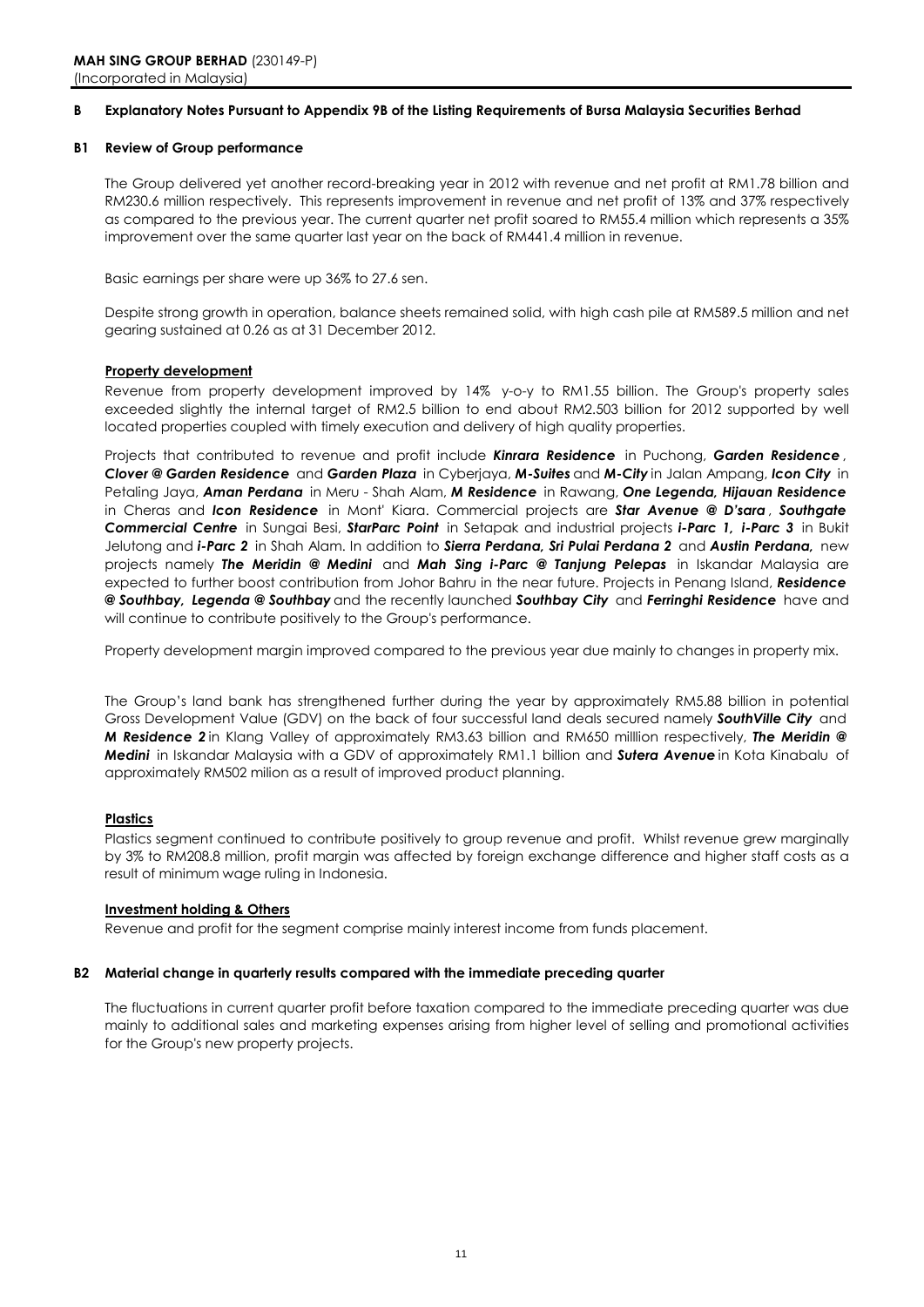### **B3 Prospects for the next financial year**

The Group achieved sales of slightly more than RM2.5 billion for 2012. Moving into year 2013, the Group remains upbeat on its property sales and has set a sales target of at least RM3 billion, representing a 20% increase over 2012. On top of its existing projects, the slated launches of the six new projects consisting of *SouthVille City* and *M Residence 2* in Klang Valley, *Ferringhi Residence* in Penang Island, *Mah Sing i-Parc @ Tanjung Pelepas* and *The Meridin @ Medini* in Iskandar Malaysia and *Sutera Avenue* in Kota Kinabalu located at strategic hot spots across Malaysia will augur well for the Group in achieving its sales target in the coming year.

Unbilled sales position of the Group continued to advance to approximately RM3.16 billion as at 31 December 2012. The strong unbilled sales position enable visibility over near term performance and assures a steady stream of cash flows and liquidity. The well-balanced product portfolio mix at various strategic growth locations facilitate exposure of the Group's product to wide segments of the market which allows flexibility to react quickly to demand shifts. The Group's unbilled sales combined with remaining GDV from its new and existing projects and land deals is estimated at about RM18.9 billion.

The Group remains committed to create value and deliver returns to shareholders with a minimum dividend payout of 40% - this being evident with cash dividends totaling RM69.2 million were paid by the Group to shareholders in September 2012 marking the 6th consecutive year of the Group's commitment. The Group's ability to reward shareholders during these years mirrors the uninterrupted profit growth supported by continuous well-planned explorations and acquisitions of selective strategic landbanks for expansion. The Group is in a strong position to continue its expansion drive via landbanking exercises and development activities.

### **B4 Profit forecast**

Not applicable as the Group has not issued profit forecast or profit guarantee in a public document.

### **B5 Income tax expense**

|                                     | 3 months ended |            | Year ended    |            |
|-------------------------------------|----------------|------------|---------------|------------|
|                                     | 31/12/2012     | 31/12/2011 | 31/12/2012    | 31/12/2011 |
|                                     | <b>RM'000</b>  | RM'000     | <b>RM'000</b> | RM'000     |
| Current tax:                        |                |            |               |            |
| Malaysian income tax                | 29,732         | 22.109     | 119,951       | 90.092     |
| Foreign tax                         | 103            | (57)       | 677           | 1,828      |
|                                     | 29,835         | 22.052     | 120,628       | 91,920     |
| Under/(Over) provision of Malaysian |                |            |               |            |
| income tax in prior year            | (15)           | (274)      | 61            | (603)      |
|                                     | 29.820         | 21.778     | 120,689       | 91,317     |
| Deferred taxation:                  |                |            |               |            |
| Malaysian deferred tax              | (12,890)       | (5, 126)   | (36, 934)     | (21,326)   |
|                                     | 16,930         | 16.652     | 83.755        | 69.991     |

The Group's effective tax rate for the current financial year is higher than the statutory tax rate of 25% due to nontax deductible expenses. The current quarter effective tax rate was lower due to the recognition of deferred tax assets available to offset against expected future taxable profits.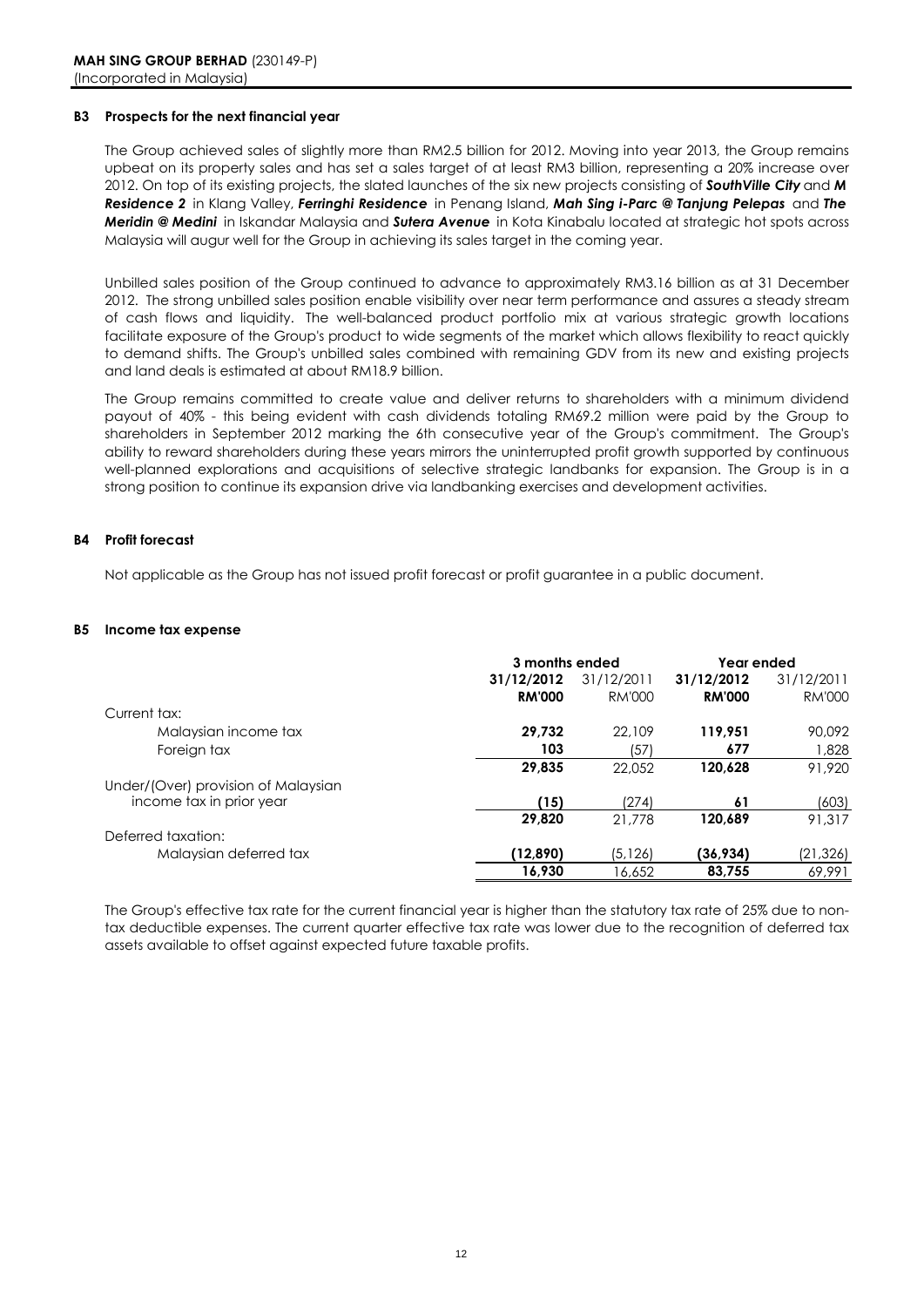### **B6 Status of corporate proposals**

The following corporate proposals announced by the Company have not been completed as at 20 February 2013 (being the latest practicable date which is not earlier than 7 days from the date of issuance of this Interim Financial Report):

- 1) On 5 July 2010, the Company's wholly-owned subsidiary, Grand Prestige Development Sdn Bhd ("Grand Prestige") entered into a Joint Venture Agreement ("JVA") with Medan Damai Sdn Bhd ("Medan Damai") for the joint development of a piece of residential land in Kinrara with total gross area measuring approximately 13.2 acres (net aggregate area of 7.59 acres) in Mukim Petaling, Daerah Petaling, Negeri Selangor Darul Ehsan ("Kinrara Land"). Under the terms of the JVA, Medan Damai shall grant Grand Prestige the exclusive rights to continue with the sales and development of the Kinrara Land and in return for an entitlement sum of RM35,403,863.85.
- 2) On 26 March 2012, the Company's wholly-owned subsidiary, Capitol Avenue Development Sdn Bhd ("Capitol Avenue") entered into a Joint Development Agreement ("Agreement") with Paduan Hebat Sdn Bhd ("Paduan Hebat") for the proposed joint development of a parcel of prime leasehold commercial land measuring approximately 4.26 acres ("Land") in Kota Kinabalu, Negeri Sabah. Under the terms of the Agreement, Paduan Hebat agrees with Capitol Avenue to jointly develop the Land for an entitlement of RM39 million or approximately RM210 per square foot.

On 4 December 2012, all Paduan Hebat's obligation have been fully performed pursuant to the Agreement.

3) On 21 May 2012, the Company's wholly-owned subsidiary, Tristar Acres Sdn Bhd ("Tristar") entered into a sale and purchase agreement ("SPA") with Boon Siew Development Sdn Bhd ("Boon Siew") for the proposed acquisition of 8 parcels of adjacent freehold land with a total net area measuring approximately 408.243 acres ("Lands"), all located in Bandar Baru Bangi for a total cash consideration of RM330,765,010.49 or RM18.60 per square foot.

Tristar and Boon Siew had via the exchange of their respective solicitors' letters dated 19 June 2012 and 22 June 2012 agreed to adjust the total land area in relation to the Lands from 408.243 acres to 407.997 acres and the total cash consideration of the proposed acquisition of Lands from RM330,765,010.49 to RM330,565,697.35 in accordance with Section 3.04 of the Lands SPA.

On 14 December 2012, the SPA had become unconditional.

4) On 18 October 2012, the Company's wholly-owned subsidiary, Tropika Istimewa Development Sdn Bhd entered into a Lease Purchase Agreement ("LPA") with Medini Land Sdn Bhd to acquire the lease over two (2) parcels of contingious prime land in Medini, Iskandar Malaysia, all in Mukim Pulai, Daerah Johor Bahru, State of Johor with agreed gross floor area of 2,140,538.40 square feet for a total lease consideration of RM74,717,596.80 or approximately RM34.906 per square foot gross floor area.

The conditions precedent of the LPA has been fulfilled on 18 October 2012.

- 5) Through an announcement on 10 December 2012 and subsequent annoucements, the Company is undertaking the following proposals ("Proposals"):
	- (a) Renounceable rights issue of up to 280,099,803 new ordinary shares of RM0.50 each in the Company ("Rights Shares") together with up to 168,059,881 free detachable warrants ("Warrants") on the basis of 1 Rights Share for every 3 existing ordinary shares of RM0.50 sen each ("Mah Sing Shares") held and 3 Warrants for every 5 Rights Shares subscribed for by the entitled shareholders at an issue price of RM1.42 per Right Share ("Right Issue With Warrants");
	- (b) Bonus issue of new Mah Sing Shares ("Bonus Shares") to be credited as fully paid-up on the basis of 1 Bonus Share for every 5 Mah Sing Shares held after the Rights Issue with Warrants; and
	- (c) Exemption for Mayang Teratai Sdn Bhd ("Mayang Teratai") and persons acting in concert with it from the obligation to carry out a mandatory offer on the remaining voting shares in the Company not held by Mayang Teratai and persons acting in concert with it after the Rights Issue with Warrants.

At an extraordinary general meeting held on 5 February 2013, the shareholders of the Company had approved the Proposals and the Proposals had become unconditional on 7 February 2013.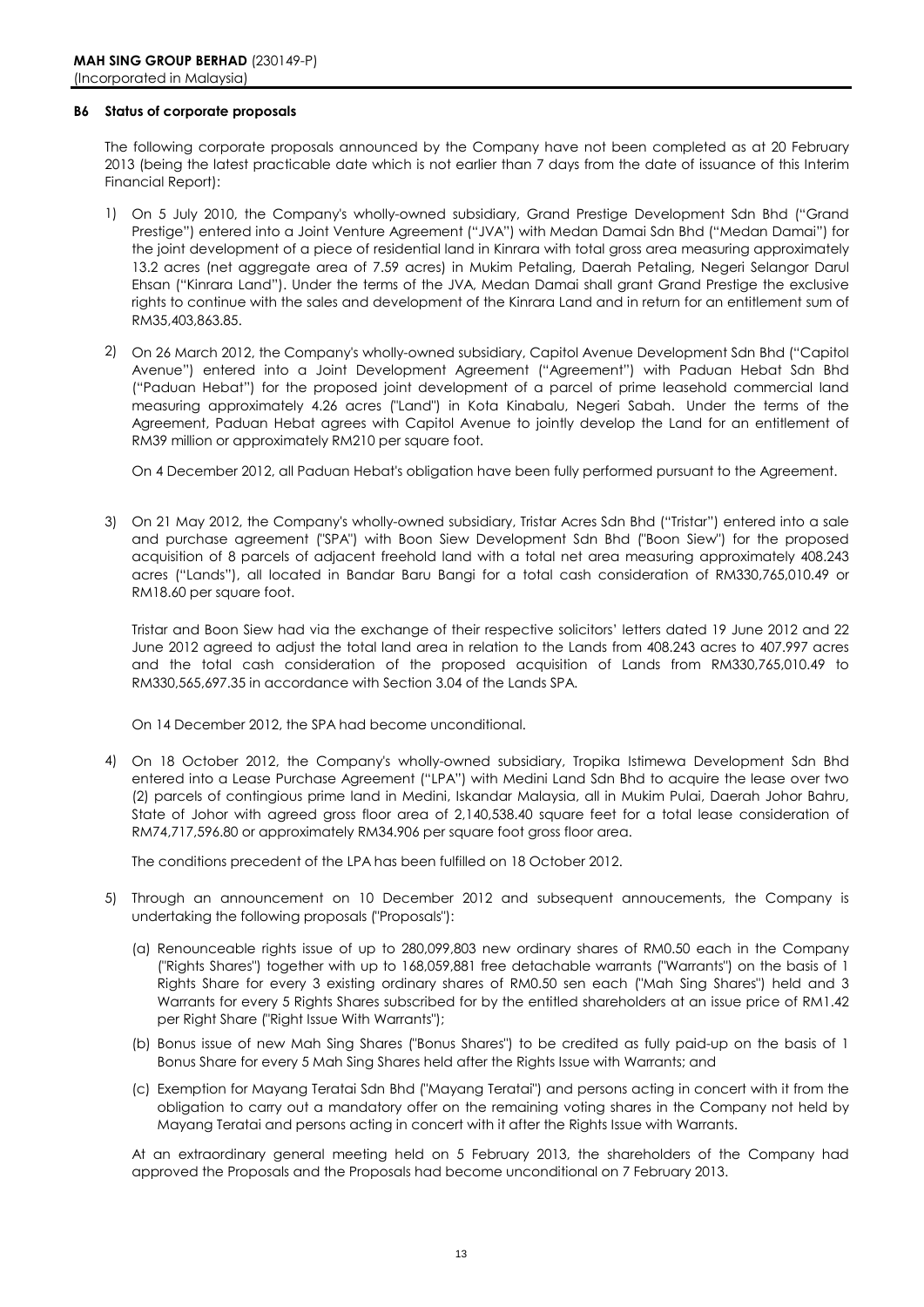### **B7 Group borrowings**

Total group borrowings as at 31 December 2012 were as follows:

|                                         | Secured<br><b>RM'000</b> | Secured<br><b>RM'000</b>      | Secured<br><b>RM'000</b> | Total<br><b>RM'000</b> |
|-----------------------------------------|--------------------------|-------------------------------|--------------------------|------------------------|
| (Denominated in)                        | (RM)                     | (Indonesian<br><b>Rupiah)</b> | (USD)                    |                        |
| Redeemable convertible bonds            |                          |                               |                          |                        |
| - after 12 months<br>Term loans payable | 275,785                  |                               |                          | 275,785                |
| - within 12 months                      | 24,763                   | 3,912                         |                          | 28,675                 |
| - after 12 months                       | 581,674                  | 8,726                         |                          | 590,400                |
|                                         | 606,437                  | 12,638                        |                          | 619.075                |
| Short term borrowings                   | 5,880                    | 2,520                         | 2,905                    | 11,305                 |
| <b>Bank overdrafts</b>                  |                          | 519                           |                          | 519                    |
| Finance lease and hire purchase         |                          |                               |                          |                        |
| - within 12 months                      | 1.174                    |                               |                          | 1,174                  |
| - after 12 months                       | 2,439                    |                               |                          | 2,439                  |
|                                         | 3.613                    |                               |                          | 3,613                  |
| Total                                   | 891,715                  | 15,677                        | 2,905                    | 910,297                |

### **B8 Material litigation**

The Group is not engaged in any material litigation as at 20 February 2013, being the latest practicable date which is not earlier than 7 days from the date of issuance of this Interim Financial Report.

### **B9 Derivatives Financial Instrument**

Foreign currency forward contracts were entered into by a subsidiary within the Plastics Division of the Group to manage its exposure against adverse fluctuations in foreign currency risks as a results of transactions denominated in currencies other than the functional currency of the subsidiary.

These derivatives are stated at fair value, using the prevailing market rates and any changes in fair value of these derivatives during the period are taken directly to the income statement. Accordingly, a gain of RM238,000 was recognised in the income statement for the year ended 31 December 2012.

As at 31 December 2012, there were no outstanding foreign currency forward contracts.

### **B10 Realised and unrealised earnings or losses disclosure**

The retained earnings as at 31 December 2012 and 31 December 2011 were analysed as follows:

|                                                            | 31/12/2012    | 31/12/2011    |
|------------------------------------------------------------|---------------|---------------|
|                                                            | <b>RM'000</b> | <b>RM'000</b> |
| Total retained earnings of the Group                       |               |               |
| - Realised                                                 | 616,308       | 498,520       |
| - Unrealised                                               | 60,464        | 15,952        |
|                                                            | 676.772       | 514,472       |
| Total share of accumulated losses from associated company  |               |               |
| - Realised                                                 | (73)          | (73)          |
|                                                            | 676,699       | 514,399       |
| Less: Consolidation adjustments                            | (22, 912)     | 17,633        |
| Total group retained earnings as per consolidated accounts | 653,787       | 496.766       |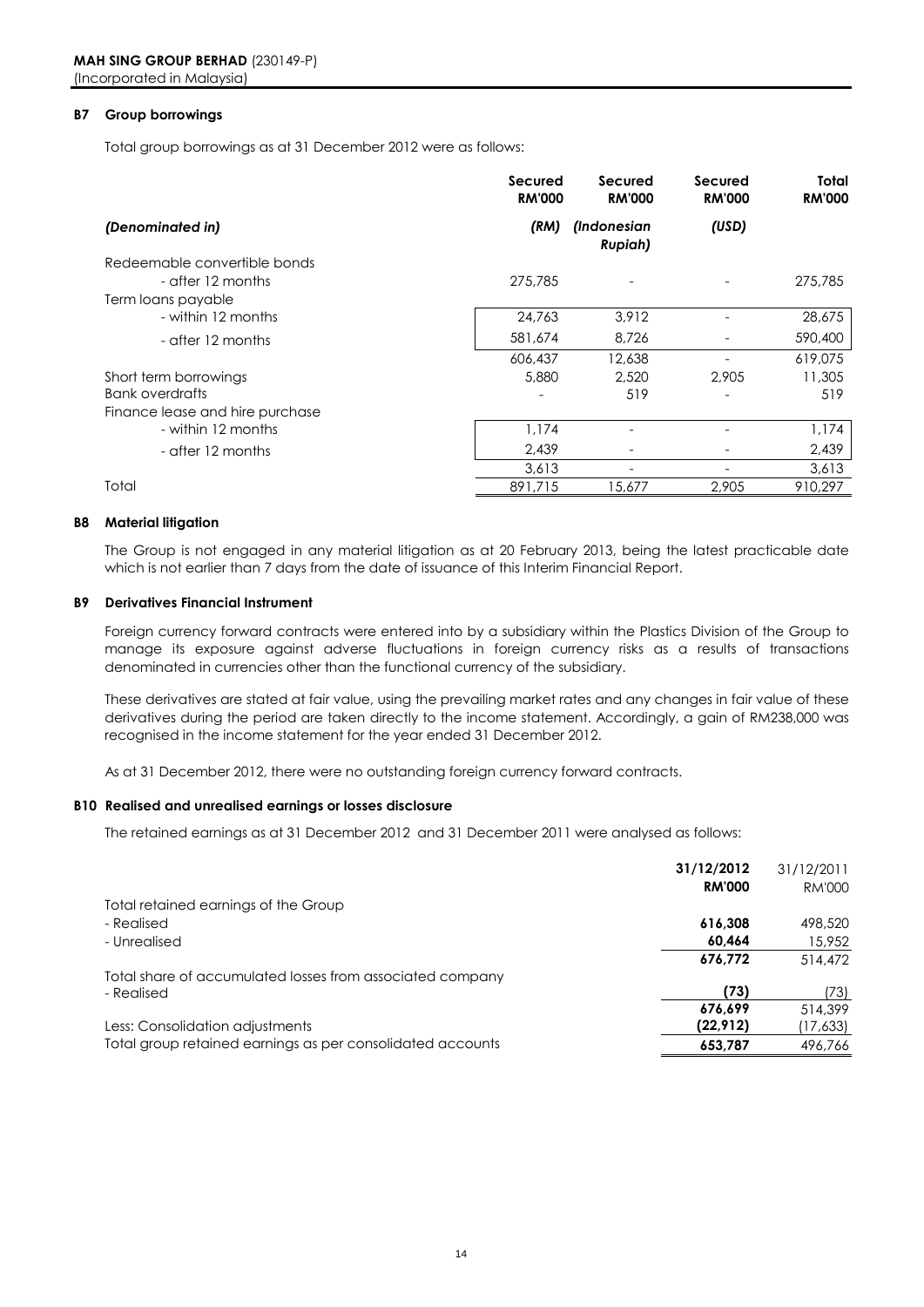### B11 Additional disclosures pursuant to para 16, Part A, Appendix 9B of Bursa Malaysia Securities Berhad Listing **Requirements**

|                                                                                              | 3 months ended |               | Year ended    |               |
|----------------------------------------------------------------------------------------------|----------------|---------------|---------------|---------------|
|                                                                                              | 31/12/2012     | 31/12/2011    | 31/12/2012    | 31/12/2011    |
|                                                                                              | <b>RM'000</b>  | <b>RM'000</b> | <b>RM'000</b> | <b>RM'000</b> |
| Allowance for doubtful debts - trade receivables<br>Allowance for slow-moving and impairment |                | (76)          | (4)           | (76)          |
| for inventories                                                                              | (550)          | (26)          | (1,043)       | (26)          |
| Amortisation and impairment of intangible assets                                             | (288)          |               | (427)         |               |
| Depreciation and amortisation                                                                | (2, 138)       | (3,819)       | (13, 932)     | (11,749)      |
| Gain on foreign exchange forward contracts                                                   |                |               | 238           |               |
| Gain on changes in fair value of investment                                                  |                |               |               |               |
| properties                                                                                   | 2,094          |               | 2,094         |               |
| Net foreign exchange gain/(loss)                                                             | 1,038          | (1,624)       | (3, 187)      | (4, 474)      |
| Reversal of allowance for doubtful debts - trade                                             |                |               |               |               |
| receivables                                                                                  |                |               | 136           |               |
| Reversal of allowance for slow moving inventories                                            | 419            | 81            | 419           | 81            |
| Reversal of impairment of property, plant and                                                |                |               |               |               |
| equipment                                                                                    | 2              | 6             | 6             | 6             |

Other than the items above which have been included in the income statement, there were no gain/(loss) on disposal of quoted or unquoted investments and exceptional items affecting the results for the current quarter and financial year ended 31 December 2012.

### **B12 Dividend proposed**

- i) The Board of Directors has proposed first and final dividend of 7.6 sen per ordinary share of RM0.50 each consisting of 0.4 sen per share less income tax of 25% and single-tier dividend of 7.2 sen per share (2011: 11.0 sen per ordinary share of RM0.50 each, less income tax of 25%) in respect of the financial year ended 31 December 2012, which is subject to the approval of the shareholders of the Company at the forthcoming Annual General Meeting.
- ii) The date payable of the dividend will be determined at a later date.
- iii) In respect of deposited securities, entitlement to dividends will be determined on the basis of the record of depositors as at a date to be determined later.

### **B13 Earnings per share ("EPS")**

### **(a) Basic EPS**

The basic earnings per share has been calculated by dividing the Group's net profit attributable to ordinary equity holders for the year by the weighted average number of ordinary shares in issue.

|                                                               | 3 months ended |            | Year ended |            |
|---------------------------------------------------------------|----------------|------------|------------|------------|
|                                                               | 31/12/2012     | 31/12/2011 | 31/12/2012 | 31/12/2011 |
| Net profit for the year (RM'000)                              | 55,399         | 41,032     | 230.617    | 168,556    |
| Weighted average number of ordinary<br>shares in issue ('000) | 839,419        | 831,781    | 835.268    | 831,627    |
| Basic EPS (sen)                                               | 6.60           | 4.93       | 27.61      | 20.27      |